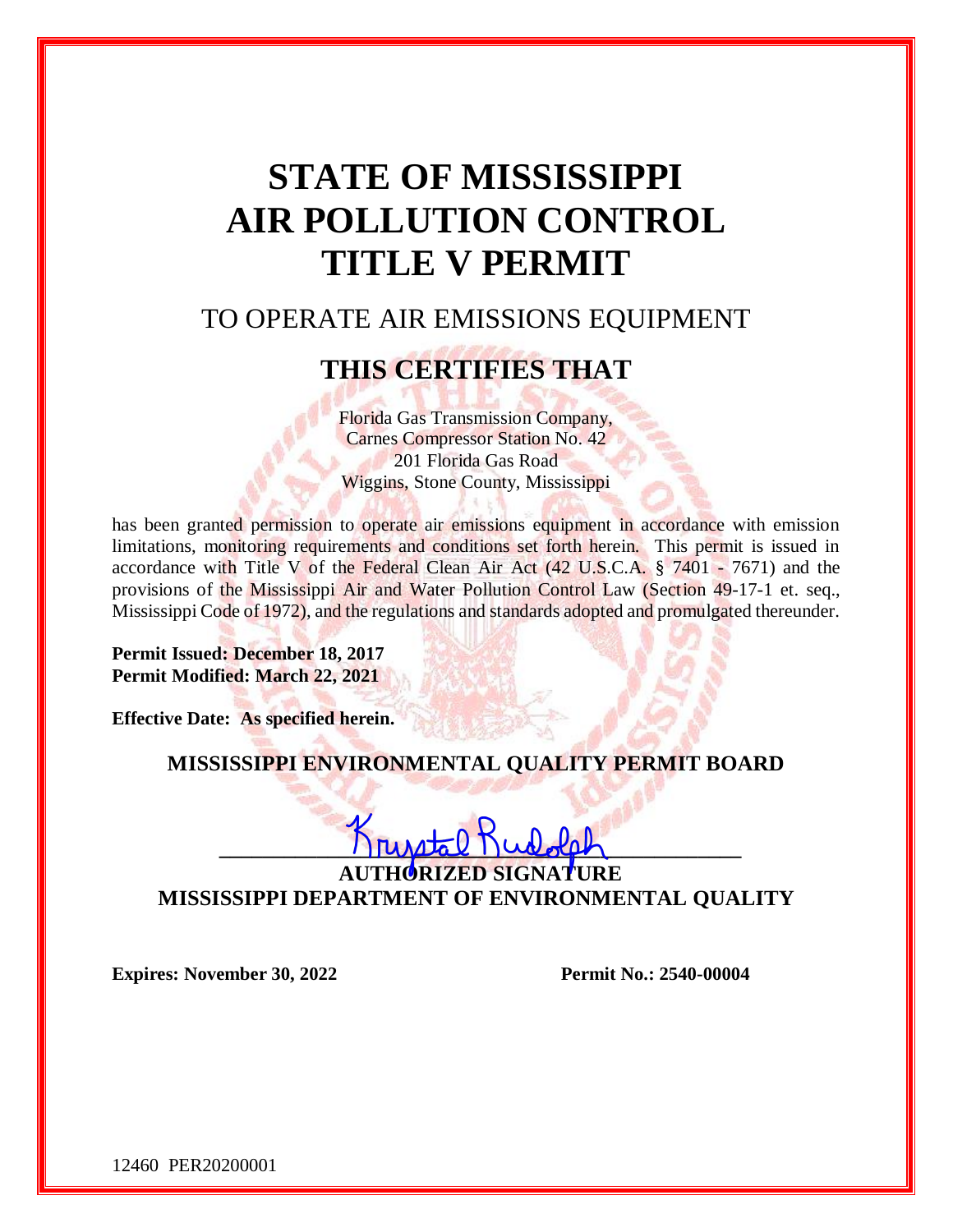Page 2 of [27](#page-26-0) Permit No. 2540-00004

## **TABLE OF CONTENTS**

| <b>SECTION 1.</b> |                                                        |  |
|-------------------|--------------------------------------------------------|--|
| <b>SECTION 2.</b> |                                                        |  |
| <b>SECTION 3.</b> |                                                        |  |
| <b>SECTION 4.</b> |                                                        |  |
| <b>SECTION 5.</b> | MONITORING, RECORDKEEPING & REPORTING REQUIREMENTS  19 |  |
| <b>SECTION 6.</b> |                                                        |  |
|                   |                                                        |  |

### **APPENDIX A LIST OF ABBREVIATIONS USED IN THIS PERMIT**

### **APPENDIX B LIST OF REGULATIONS REFERENCED IN THIS PERMIT**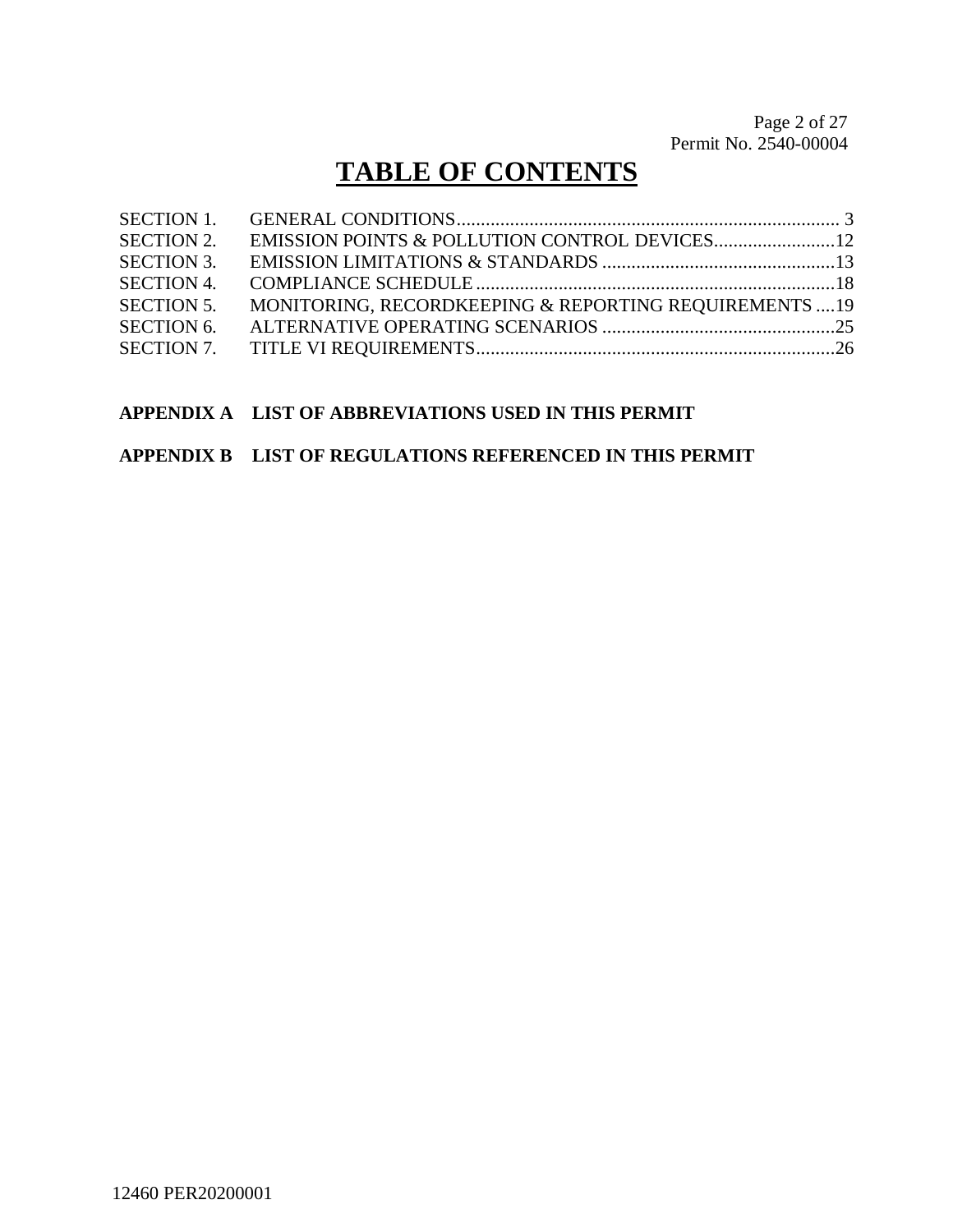## SECTION 1. GENERAL CONDITIONS

- 1.1 The permittee must comply with all conditions of this permit. Any permit noncompliance constitutes a violation of the Federal Act and is grounds for enforcement action; for permit termination, revocation and reissuance, or modification; or for denial of a permit renewal application. (Ref.: 11 Miss. Admin. Code Pt. 2, R.  $6.3.A(6)(a)$ .)
- 1.2 It shall not be a defense for a permittee in an enforcement action that it would have been necessary to halt or reduce the permitted activity in order to maintain compliance with the conditions of this permit. (Ref.: 11 Miss. Admin. Code Pt. 2, R. 6.3.A(6)(b).)
- 1.3 This permit and/or any part thereof may be modified, revoked, reopened, and reissued, or terminated for cause. The filing of a request by the permittee for a permit modification, revocation and reissuance, or termination, or of a notification of planned changes or anticipated noncompliance does not stay any permit condition. (Ref.: 11 Miss. Admin. Code Pt. 2, R. 6.3.A(6)(c).)
- 1.4 (a) This permit shall be reopened and revised under any of the following circumstances:
	- (1) Additional applicable requirements under the Federal Act become applicable to a major Title V source with a remaining permit term of 3 or more years. Such a reopening shall be completed no later than 18 months after promulgation of the applicable requirement. No such reopening is required if the effective date of the requirement is later than the date on which the permit is due to expire, unless the original permit or any of its terms and conditions has been extended.
	- (2) Additional requirements (including excess emissions requirements) become applicable to an affected source under the acid rain program. Upon approval by the Administrator, excess emissions offset plans shall be deemed to be incorporated into the permit.
	- (3) The Permit Board or EPA determines that the permit contains a material mistake or that inaccurate statements were made in establishing the emission standards or other terms or conditions of the permit.
	- (4) The Administrator or the Permit Board determines that the permit must be revised or revoked to assure compliance with the applicable requirements.
	- (b) Proceedings to reopen and issue this permit shall follow the same procedures as apply to initial permit issuance and shall only affect those parts of the permit for which cause to reopen exists. Such reopening shall be made as expeditiously as practicable.
	- (c) Reopenings shall not be initiated before a notice of such intent is provided to the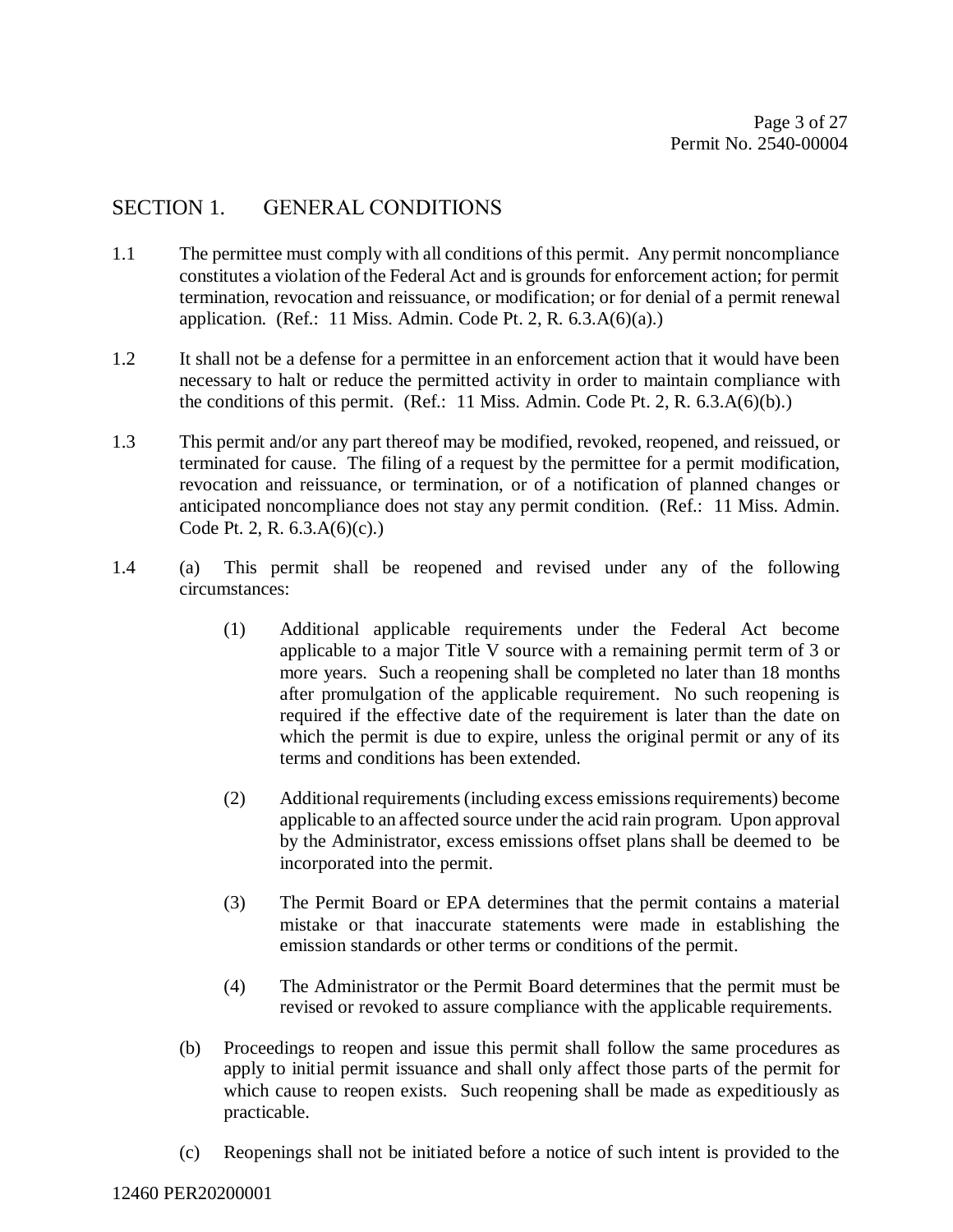Page 4 of [27](#page-26-0) Permit No. 2540-00004

Title V source by the DEQ at least 30 days in advance of the date that the permit is to be reopened, except that the Permit Board may provide a shorter time period in the case of an emergency.

(Ref.: 11 Miss. Admin. Code Pt. 2, R. 6.4.G)

- 1.5 The permittee shall furnish to the DEQ within a reasonable time any information the DEQ may request in writing to determine whether cause exists for modifying, revoking and reissuing, or terminating the permit or to determine compliance with the permit. Upon request, the permittee shall also furnish to the DEQ copies of records required to be kept by the permittee or, for information to be confidential, the permittee shall furnish such records to DEQ along with a claim of confidentiality. The permittee may furnish such records directly to the Administrator along with a claim of confidentiality. (Ref.: 11 Miss. Admin. Code Pt. 2, R. 6.3.A(6)(e).)
- 1.6 This permit does not convey any property rights of any sort, or any exclusive privilege. (Ref.: 11 Miss. Admin. Code Pt. 2, R. 6.3.A(6)(d).)
- 1.7 The provisions of this permit are severable. If any provision of this permit, or the application of any provision of this permit to any circumstances, is challenged or held invalid, the validity of the remaining permit provisions and/or portions thereof or their application to other persons or sets of circumstances, shall not be affected thereby. (Ref.: 11 Miss. Admin. Code Pt. 2, R. 6.3.A(5).)
- 1.8 The permittee shall pay to the DEQ an annual permit fee. The amount of fee shall be determined each year based on the provisions of regulated pollutants for fee purposes and the fee schedule specified in the Commission on Environmental Quality's order which shall be issued in accordance with the procedure outlined in Regulation 11 Miss. Admin. Code Pt. 2, Ch. 6.)
	- (a) For purposes of fee assessment and collection, the permittee shall elect for actual or allowable emissions to be used in determining the annual quantity of emissions unless the Commission determines by order that the method chosen by the applicant for calculating actual emissions fails to reasonably represent actual emissions. Actual emissions shall be calculated using emission monitoring data or direct emissions measurements for the pollutant(s); mass balance calculations such as the amounts of the pollutant(s) entering and leaving process equipment and where mass balance calculations can be supported by direct measurement of process parameters, such direct measurement data shall be supplied; published emission factors such as those relating release quantities to throughput or equipment type (e.g., air emission factors); or other approaches such as engineering calculations (e.g., estimating volatilization using published mathematical formulas) or best engineering judgments where such judgments are derived from process and/or emission data which supports the estimates of maximum actual emission. (Ref.: 11 Miss. Admin. Code Pt. 2, R. 6.6.A(2).)
	- (b) If the Commission determines that there is not sufficient information available on a facility's emissions, the determination of the fee shall be based upon the permitted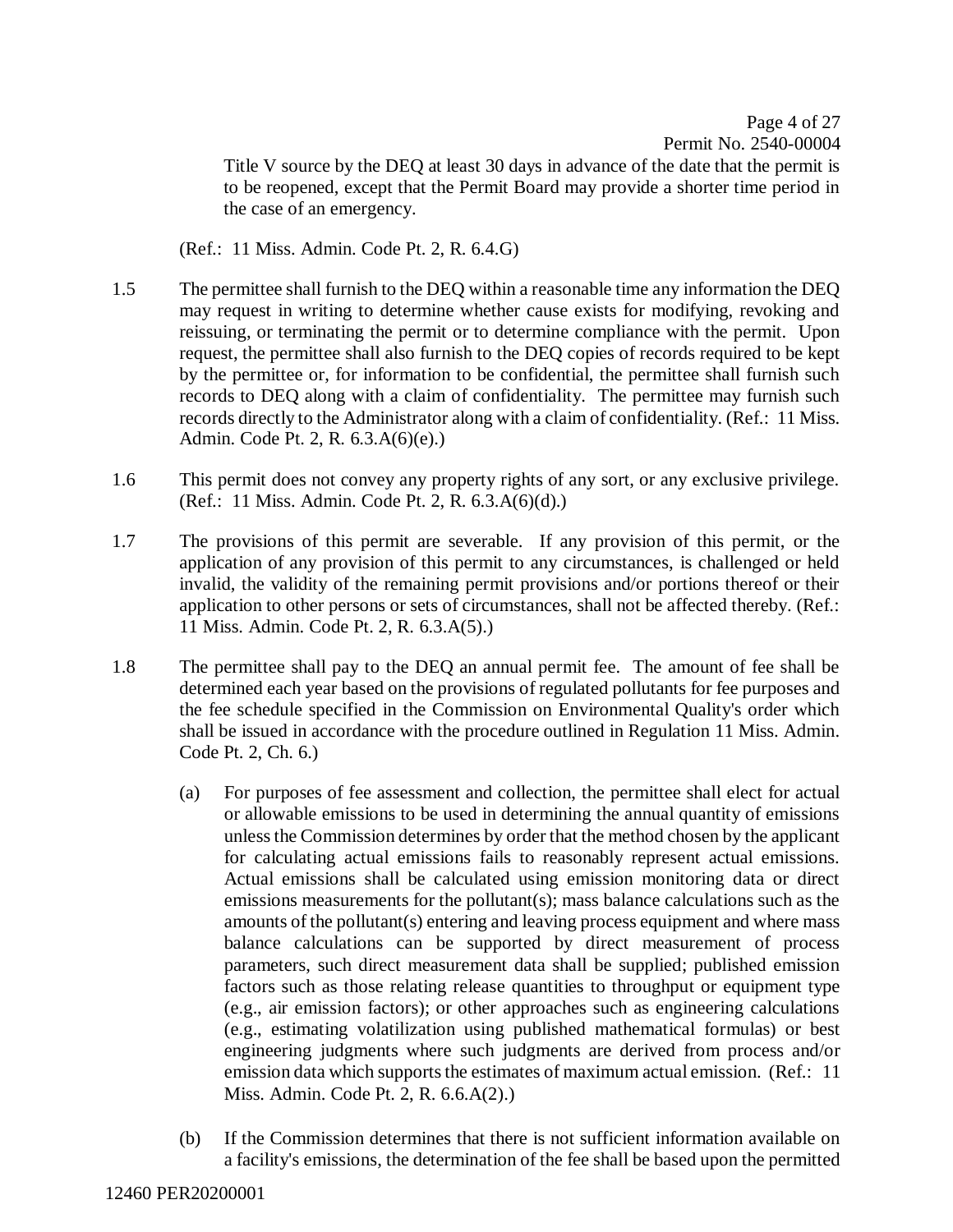Page 5 of [27](#page-26-0) Permit No. 2540-00004

allowable emissions until such time as an adequate determination of actual emissions is made. Such determination may be made anytime within one year of the submittal of actual emissions data by the permittee. (Ref.: 11 Miss. Admin. Code Pt. 2, R. 6.6.A(2).) If at any time within the year the Commission determines that the information submitted by the permittee on actual emissions is insufficient or incorrect, the permittee will be notified of the deficiencies and the adjusted fee schedule. Past due fees from the adjusted fee schedule will be paid on the next scheduled quarterly payment time. (Ref.: 11 Miss. Admin. Code Pt. 2, R.  $6.6.D(2)$ .)

- (c) The fee shall be due September 1 of each year. By July 1 of each year the permittee shall submit an inventory of emissions for the previous year on which the fee is to be assessed. The permittee may elect a quarterly payment method of four (4) equal payments; notification of the election of quarterly payments must be made to the DEQ by the first payment date of September 1. The permittee shall be liable for penalty as prescribed by State Law for failure to pay the fee or quarterly portion thereof by the date due. (Ref.: 11 Miss. Admin. Code Pt. 2, R. 6.6.D.)
- (d) If in disagreement with the calculation or applicability of the Title V permit fee, the permittee may petition the Commission in writing for a hearing in accordance with State Law. Any disputed portion of the fee for which a hearing has been requested will not incur any penalty or interest from and after the receipt by the Commission of the hearing petition. (Ref.: 11 Miss. Admin. Code Pt. 2, R. 6.6.C.)
- 1.9 No permit revision shall be required under any approved economic incentives, marketable permits, emissions trading and other similar programs or processes for changes that are provided for in this permit. (Ref.: 11 Miss. Admin. Code Pt. 2, R. 6.3.A(8).)
- 1.10 Any document required by this permit to be submitted to the DEQ shall contain a certification by a responsible official that states that, based on information and belief formed after reasonable inquiry, the statements and information in the document are true, accurate, and complete. (Ref.: 11 Miss. Admin. Code Pt. 2, R. 6.2.E.)
- 1.11 The permittee shall allow the DEQ, or an authorized representative, upon the presentation of credentials and other documents as may be required by law, to perform the following:
	- (a) enter upon the permittee's premises where a Title V source is located or emissionsrelated activity is conducted, or where records must be kept under the conditions of this permit;
	- (b) have access to and copy, at reasonable times, any records that must be kept under the conditions of this permit;
	- (c) inspect at reasonable times any facilities, equipment (including monitoring and air pollution control equipment), practices, or operations regulated or required under the permit; and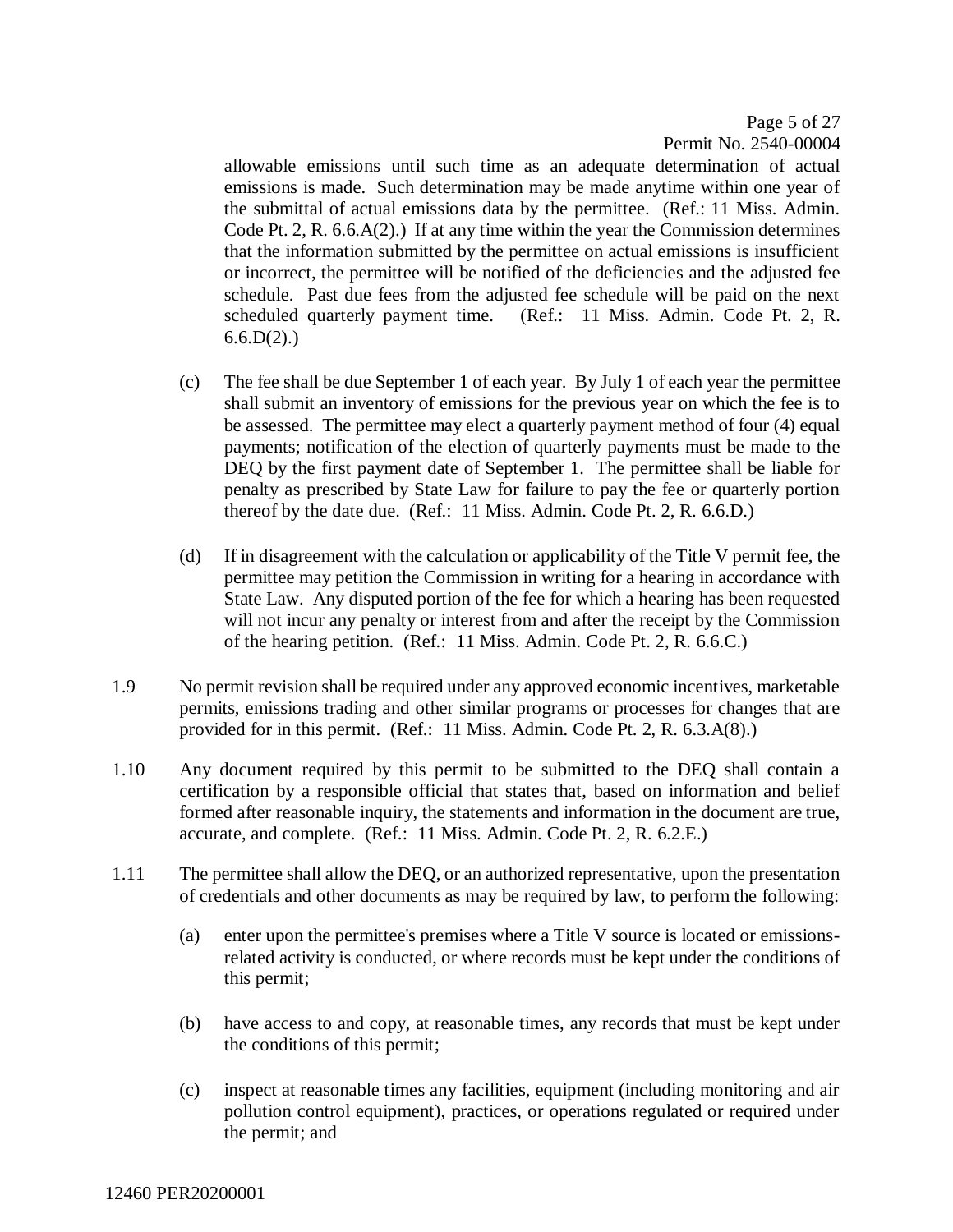Page 6 of [27](#page-26-0) Permit No. 2540-00004

- (d) as authorized by the Federal Act, sample or monitor, at reasonable times, substances or parameters for the purpose of assuring compliance with the permit or applicable requirements. (Ref.: 11 Miss. Admin. Code Pt. 2, R. 6.3.C(2).)
- 1.12 Except as otherwise specified or limited herein, the permittee shall have necessary sampling ports and ease of accessibility for any new air pollution control equipment, obtained after May 8, 1970, and vented to the atmosphere. (Ref.: 11 Miss. Admin. Code Pt. 2, R. 1.3.I(1).)
- 1.13 Except as otherwise specified or limited herein, the permittee shall provide the necessary sampling ports and ease of accessibility when deemed necessary by the Permit Board for air pollution control equipment that was in existence prior to May 8, 1970. (Ref.: 11 Miss. Admin. Code Pt. 2, R. 1.3.I(2).)
- 1.14 Compliance with the conditions of this permit shall be deemed compliance with any applicable requirements as of the date of permit issuance where such applicable requirements are included and are specifically identified in the permit or where the permit contains a determination, or summary thereof, by the Permit Board that requirements specifically identified previously are not applicable to the source. (Ref.: 11 Miss. Admin. Code Pt. 2, R. 6.3.F(1).)
- 1.15 Nothing in this permit shall alter or affect the following:
	- (a) the provisions of Section 303 of the Federal Act (emergency orders), including the authority of the Administrator under that section;
	- (b) the liability of an owner or operator of a source for any violation of applicable requirements prior to or at the time of permit issuance;
	- (c) the applicable requirements of the acid rain program, consistent with Section 408(a) of the Federal Act.
	- (d) the ability of EPA to obtain information from a source pursuant to Section 114 of the Federal Act. (Ref.: 11 Miss. Admin. Code Pt. 2, R. 6.3.F(2).)
- 1.16 The permittee shall comply with the requirement to register a Risk Management Plan if permittee's facility is required pursuant to Section 112(r) of the Act to register such a plan. (Ref.: 11 Miss. Admin. Code Pt. 2, R. 6.3.H.)
- 1.17 Expiration of this permit terminates the permittee's right to operate unless a timely and complete renewal application has been submitted. A timely application is one which is submitted at least six (6) months prior to expiration of the Title V permit. If the permittee submits a timely and complete application, the failure to have a Title V permit is not a violation of regulations until the Permit Board takes final action on the permit application. This protection shall cease to apply if, subsequent to the completeness determination, the permittee fails to submit by the deadline specified in writing by the DEQ any additional information identified as being needed to process the application. (Ref.: 11 Miss. Admin.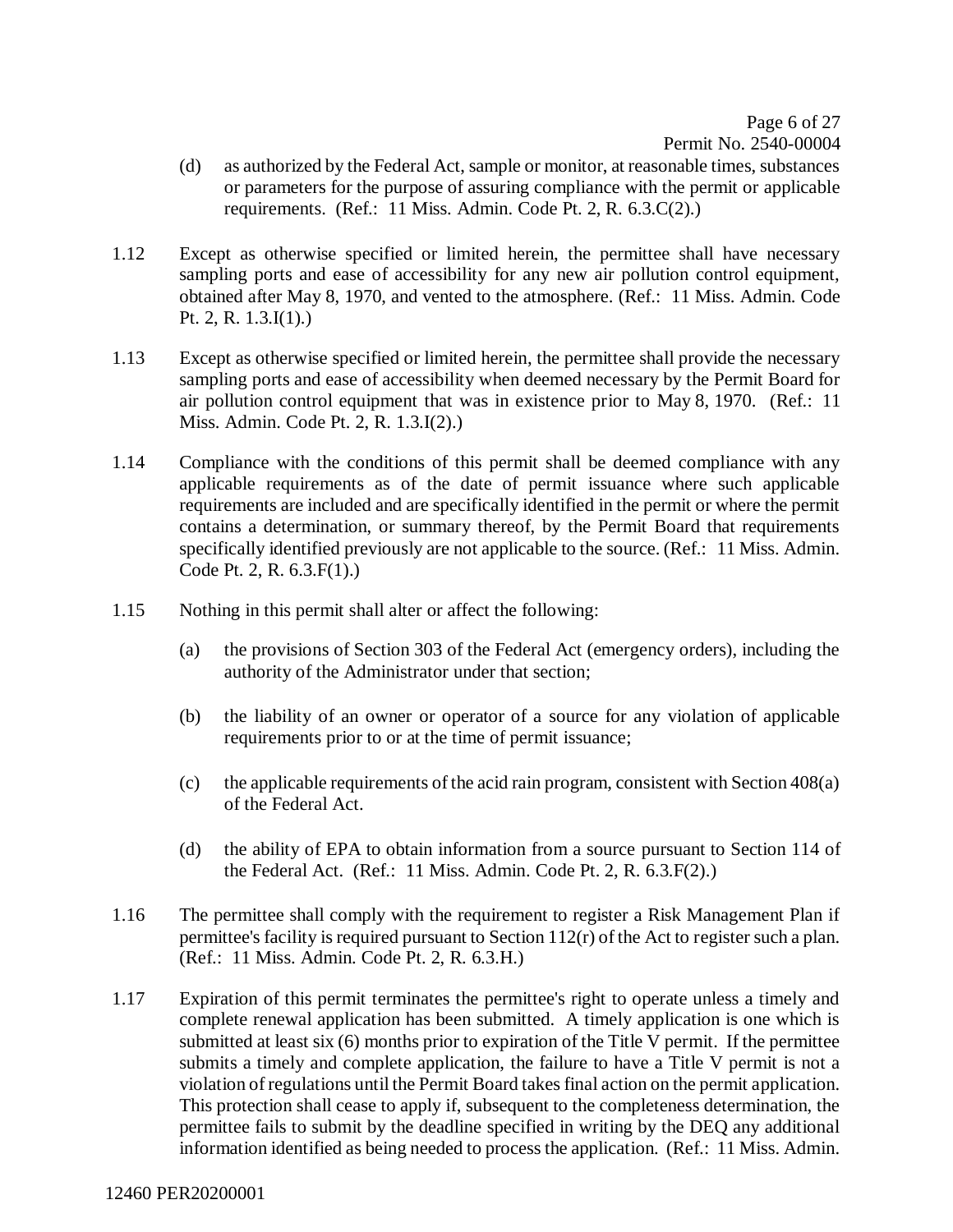Code Pt. 2, R. 6.4.C(2)., R. 6.4.B., and R. 6.2.A(1)(c).)

- 1.18 The permittee is authorized to make changes within their facility without requiring a permit revision (ref: Section 502(b)(10) of the Act) if:
	- (a) the changes are not modifications under any provision of Title I of the Act;
	- (b) the changes do not exceed the emissions allowable under this permit;
	- (c) the permittee provides the Administrator and the Department with written notification in advance of the proposed changes (at least seven (7) days, or such other time frame as provided in other regulations for emergencies) and the notification includes:
		- (1) a brief description of the change(s),
		- (2) the date on which the change will occur,
		- (3) any change in emissions, and
		- (4) any permit term or condition that is no longer applicable as a result of the change;
	- (d) the permit shield shall not apply to any Section 502(b)(10) change. (Ref.: 11 Miss. Admin. Code Pt. 2, R. 6.4.F(1).)
- 1.19 Should the Executive Director of the Mississippi Department of Environmental Quality declare an Air Pollution Emergency Episode, the permittee will be required to operate in accordance with the permittee's previously approved Emissions Reduction Schedule or, in the absence of an approved schedule, with the appropriate requirements specified in 11 Miss. Admin. Code Pt. 2, Ch. 3., "Regulations for the Prevention of Air Pollution Emergency Episodes" for the level of emergency declared. (Ref.: 11 Miss. Admin. Code Pt. 2, Ch. 3.)
- 1.20 Except as otherwise provided herein, a modification of the facility may require a Permit to Construct in accordance with the provisions of Regulations 11 Miss. Admin. Code Pt. 2, Ch. 2., "Permit Regulations for the Construction and/or Operation of Air Emissions Equipment", and may require modification of this permit in accordance with Regulations 11 Miss. Admin. Code Pt. 2, Ch. 6., "Air Emissions Operating Permit Regulations for the Purposes of Title V of the Federal Clean Air Act". Modification is defined as "[a]ny physical change in or change in the method of operation of a facility which increases the actual emissions or the potential uncontrolled emissions of any air pollutant subject to regulation under the Federal Act emitted into the atmosphere by that facility or which results in the emission of any air pollutant subject to regulation under the Federal Act into the atmosphere not previously emitted. A physical change or change in the method of operation shall not include: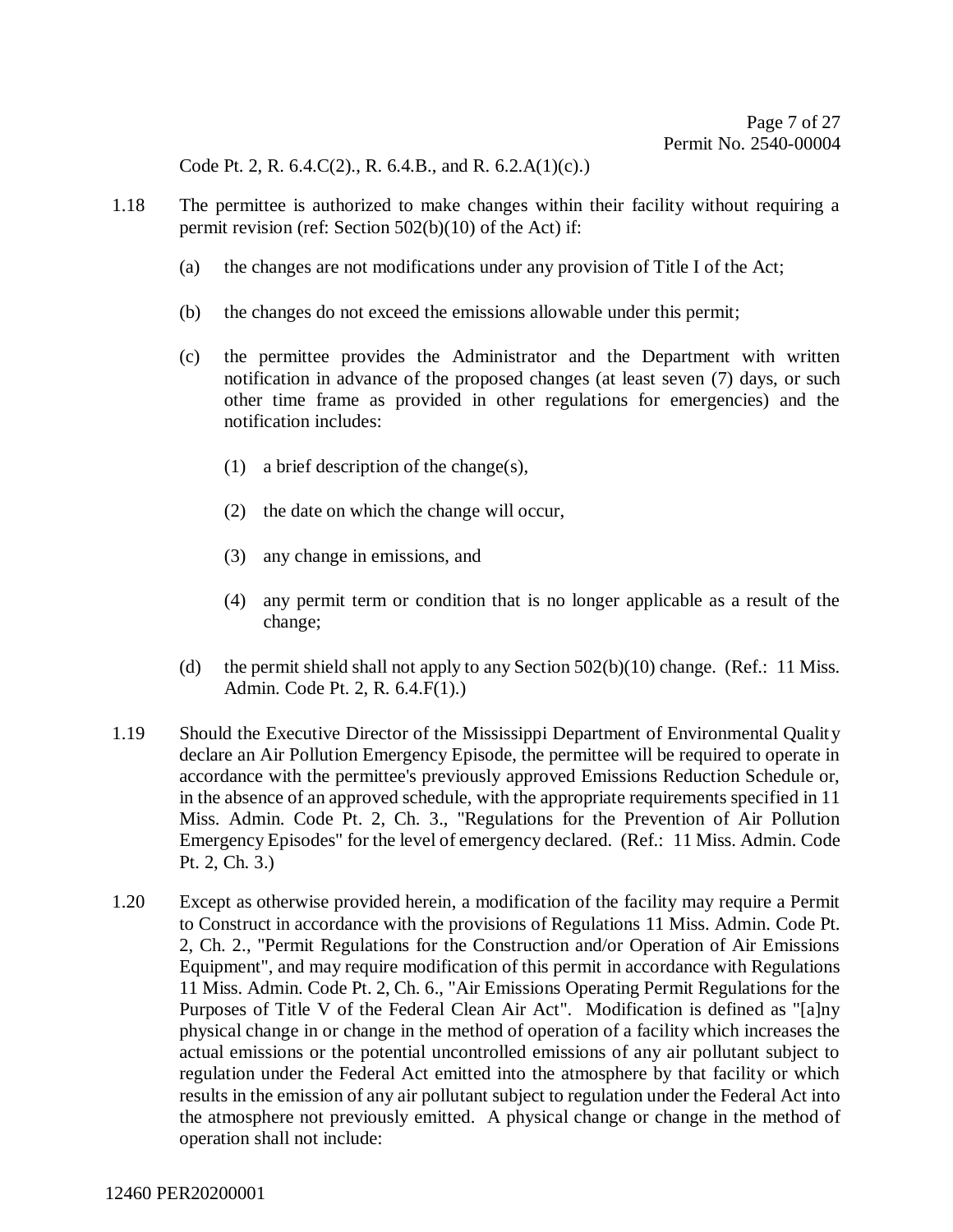- (a) routine maintenance, repair, and replacement;
- (b) use of an alternative fuel or raw material by reason of an order under Sections 2 (a) and (b) of the Federal Energy Supply and Environmental Coordination Act of 1974 (or any superseding legislation) or by reason of a natural gas curtailment plan pursuant to the Federal Power Act;
- (c) use of an alternative fuel by reason of an order or rule under Section 125 of the Federal Act;
- (d) use of an alternative fuel or raw material by a stationary source which:
	- (1) the source was capable of accommodating before January 6, 1975, unless such change would be prohibited under any federally enforceable permit condition which was established after January 6, 1975, pursuant to 40 CFR 52.21 or under regulations approved pursuant to 40 CFR 51.166; or
	- (2) the source is approved to use under any permit issued under 40 CFR 52.21 or under regulations approved pursuant to 40 CFR 51.166;
- (e) an increase in the hours of operation or in the production rate unless such change would be prohibited under any federally enforceable permit condition which was established after January 6, 1975, pursuant to 40 CFR 52.21 or under regulations approved pursuant to 40 CFR Subpart I or 40 CFR 51.166; or
- (f) any change in ownership of the stationary source."
- 1.21 Any change in ownership or operational control must be approved by the Permit Board. (Ref.: 11 Miss. Admin. Code Pt. 2, R. 6.4.D(4).)
- 1.22 This permit is a Federally approved operating permit under Title V of the Federal Clean Air Act as amended in 1990. All terms and conditions, including any designed to limit the source's potential to emit, are enforceable by the Administrator and citizens under the Federal Act as well as the Commission. (Ref.: 11 Miss. Admin. Code Pt. 2, R. 6.3.B(1).)
- 1.23 Except as otherwise specified or limited herein, the open burning of residential, commercial, institutional, or industrial solid waste, is prohibited. This prohibition does not apply to infrequent burning of agricultural wastes in the field, silvicultural wastes for forest management purposes, land-clearing debris, debris from emergency clean-up operations, and ordnance. Open burning of land-clearing debris must not use starter or auxiliary fuels which cause excessive smoke (rubber tires, plastics, etc.); must not be performed if prohibited by local ordinances; must not cause a traffic hazard; must not take place where there is a High Fire Danger Alert declared by the Mississippi Forestry Commission or Emergency Air Pollution Episode Alert imposed by the Executive Director and must meet the following buffer zones.
	- (a) Open burning without a forced-draft air system must not occur within 500 yards of

#### 12460 PER20200001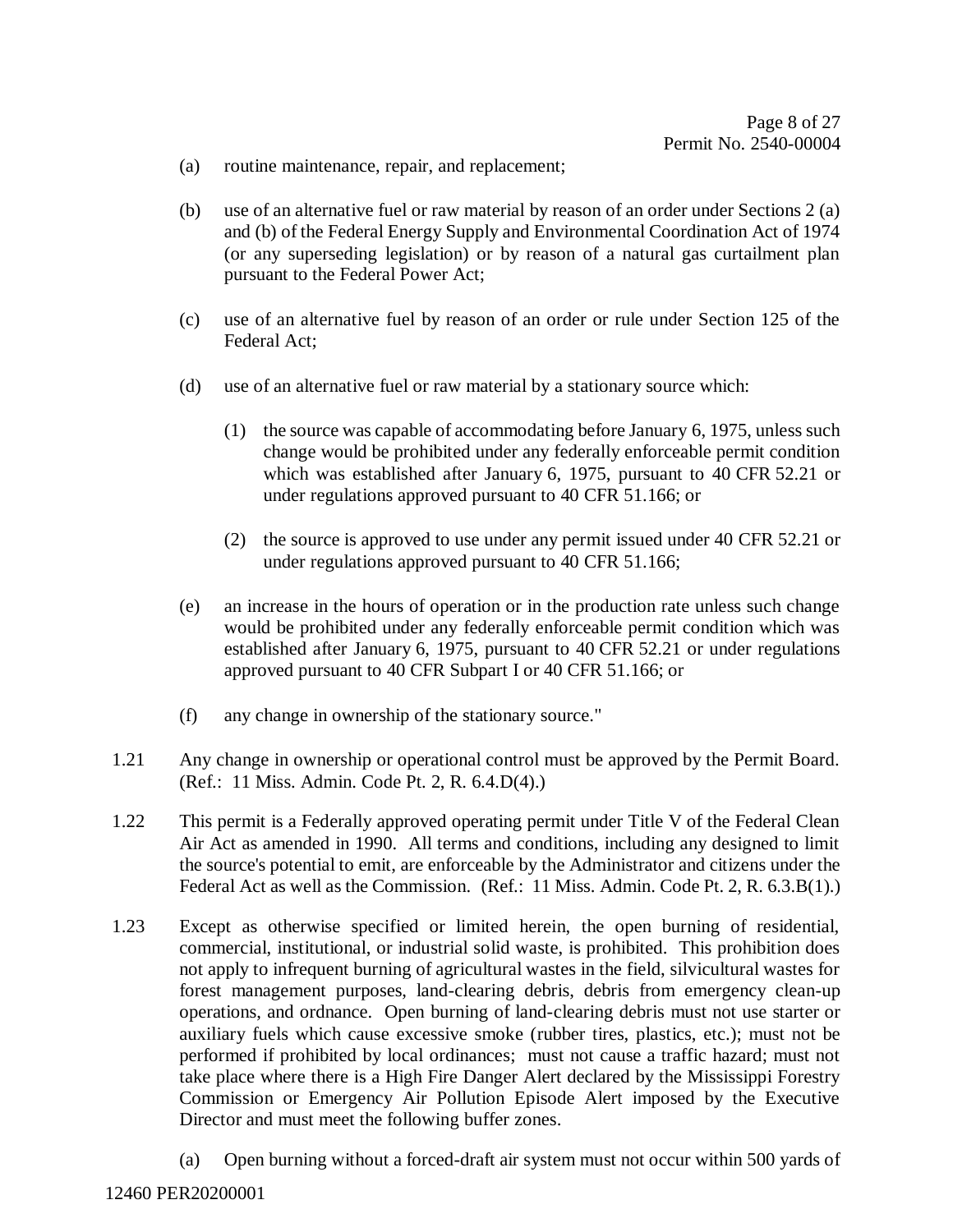an occupied dwelling.

- (b) Open burning utilizing a forced-draft air system on all fires to improve the combustion rate and reduce smoke may be done within 500 yards of but not within 50 yards of an occupied dwelling.
- (c) Burning must not occur within 500 yards of commercial airport property, private air fields, or marked off-runway aircraft approach corridors unless written approval to conduct burning is secured from the proper airport authority, owner or operator. (Ref.: 11 Miss. Admin. Code Pt. 2, R. 1.3.G.)
- 1.24 Except as otherwise specified herein, the permittee shall be subject to the following provision with respect to emergencies.
	- (a) Except as otherwise specified herein, an "emergency" means any situation arising from sudden and reasonably unforeseeable events beyond the control of the source, including acts of God, which situation requires immediate corrective action to restore normal operation, and that causes the source to exceed a technology-based emission limitation under the permit, due to unavoidable increases in emissions attributable to the emergency. An emergency shall not include noncompliance to the extent caused by improperly designed equipment, lack of preventative maintenance, careless or improper operation, or operator error.
	- (b) An emergency constitutes an affirmative defense to an action brought for noncompliance with such technology-based emission limitations if the conditions specified in (c) following are met.
	- (c) The affirmative defense of emergency shall be demonstrated through properly signed contemporaneous operating logs, or other relevant evidence that include information as follows:
		- (1) an emergency occurred and that the permittee can identify the cause(s) of the emergency;
		- (2) the permitted facility was at the time being properly operated;
		- (3) during the period of the emergency the permittee took all reasonable steps to minimize levels of emissions that exceeded the emission standards, or other requirements in the permit; and
		- (4) the permittee submitted notice of the emergency to the DEQ within 2 working days of the time when emission limitations were exceeded due to the emergency. This notice must contain a description of the emergency, any steps taken to mitigate emissions, and corrective actions taken.
	- (d) In any enforcement proceeding, the permittee seeking to establish the occurrence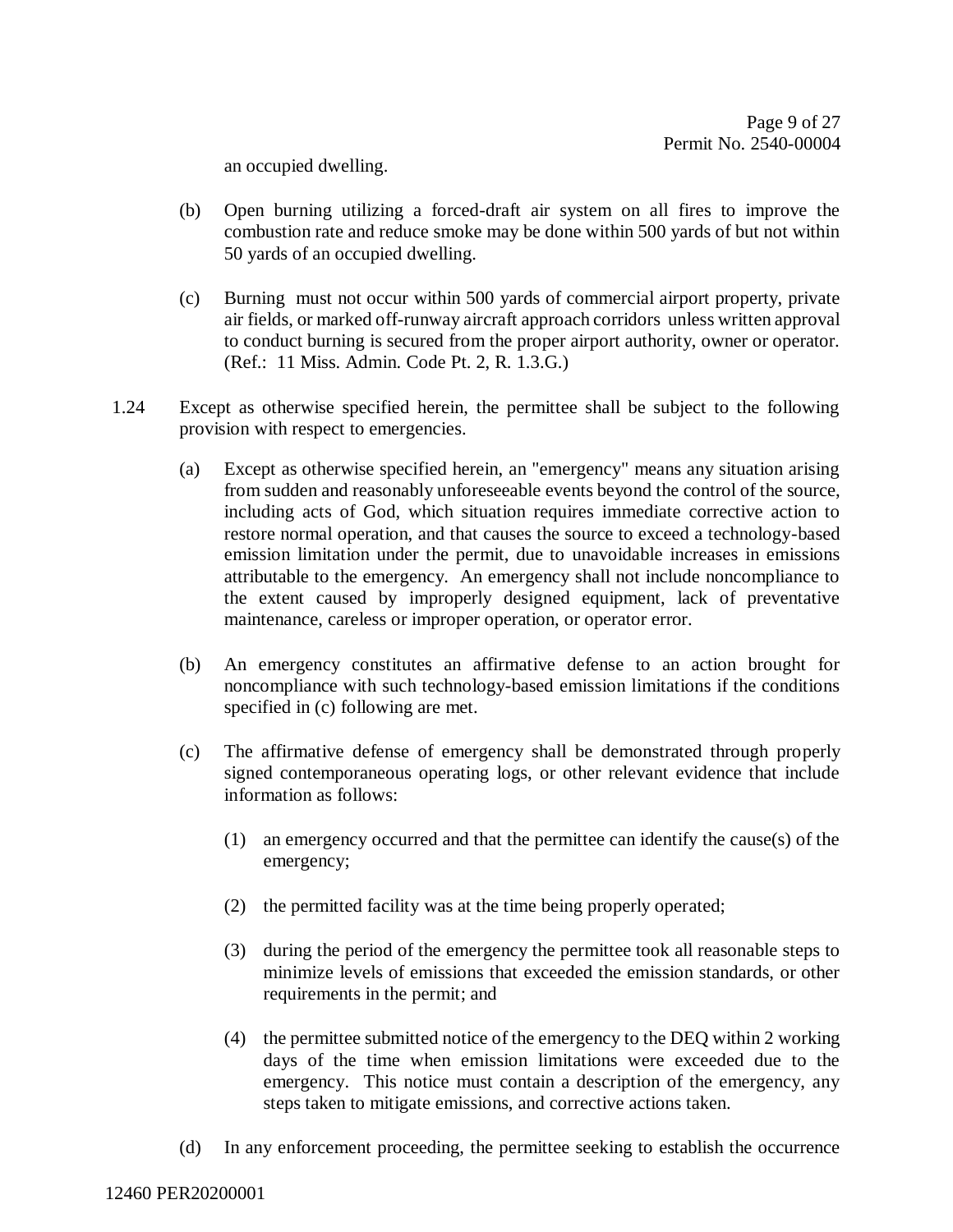of an emergency has the burden of proof.

- (e) This provision is in addition to any emergency or upset provision contained in any applicable requirement specified elsewhere herein. (Ref.: 11 Miss. Admin. Code Pt. 2, R. 6.3.G.)
- 1.25 Except as otherwise specified herein, the permittee shall be subject to the following provisions with respect to upsets, startups, and shutdowns.
	- (a) Upsets
		- (1) For an upset defined in 11 Miss. Admin. Code Pt. 2, R. 1.2., the Commission may pursue an enforcement action for noncompliance with an emission standard or other requirement of an applicable rule, regulation, or permit. In determining whether to pursue enforcement action, and/or the appropriate enforcement action to take, the Commission may consider whether the source has demonstrated through properly signed contemporaneous operating logs or other relevant evidence the following:
			- (i) An upset occurred and that the source can identify the cause(s) of the upset;
			- (ii) The source was at the time being properly operated;
			- (iii) During the upset the source took all reasonable steps to minimize levels of emissions that exceeded the emission standard or other requirement of an applicable rule, regulation, or permit;
			- (iv) That within 5 working days of the time the upset began, the source submitted a written report to the Department describing the upset, the steps taken to mitigate excess emissions or any other noncompliance, and the corrective actions taken and;
			- (v) That as soon as practicable but no later than 24 hours of becoming aware of an upset that caused an immediate adverse impact to human health or the environment beyond the source boundary or caused a general nuisance to the public, the source provided notification to the Department.
		- (2) In any enforcement proceeding by the Commission, the source seeking to establish the occurrence of an upset has the burden of proof.
		- (3) This provision is in addition to any upset provision contained in any applicable requirement.
		- (4) These upset provisions apply only to enforcement actions by the Commission and are not intended to prohibit EPA or third party

12460 PER20200001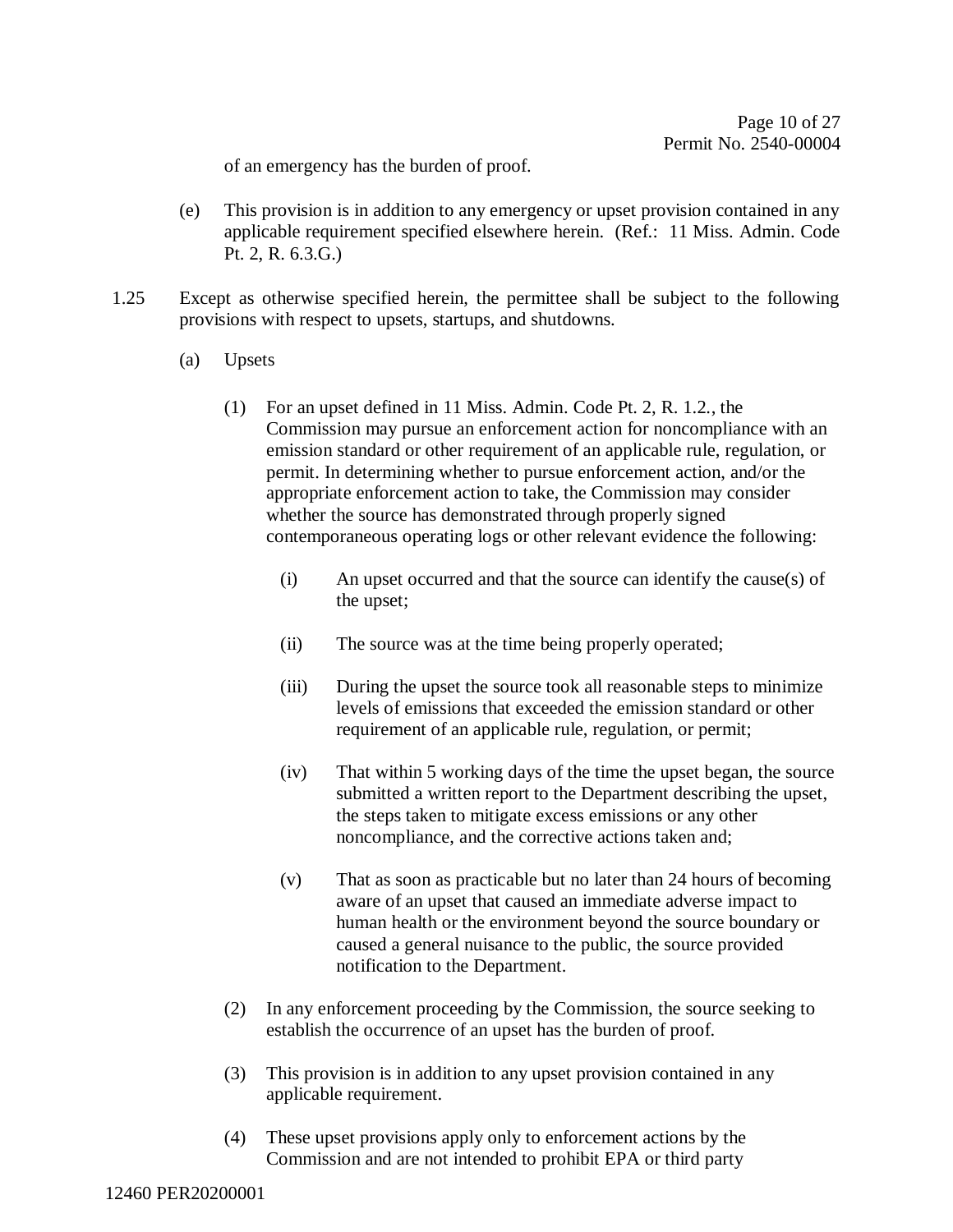enforcement actions.

- (b) Startups and Shutdowns (as defined by 11 Miss. Admin. Code Pt. 2, R. 1.2.)
	- (1) Startups and shutdowns are part of normal source operation. Emission limitations apply during startups and shutdowns unless source specific emission limitations or work practice standards for startups and shutdowns are defined by an applicable rule, regulation, or permit.
	- (2) Where the source is unable to comply with existing emission limitations established under the State Implementation Plan (SIP) and defined in this regulation, 11 Mississippi Administrative Code, Part 2, Chapter 1, the Department will consider establishing source specific emission limitations or work practice standards for startups and shutdowns. Source specific emission limitations or work practice standards established for startups and shutdowns are subject to the requirements prescribed in 11 Miss. Admin. Code Pt. 2, R.  $1.10.B(2)$ (a) through (e).
	- (3) Where an upset as defined in Rule 1.2 occurs during startup or shutdown, see the upset requirements above.
- 1.26 The permittee shall comply with all applicable standards for demolition and renovation activities pursuant to the requirements of 40 CFR Part 61, Subpart M, as adopted by reference in Regulation 11 Miss Admin. Code Pt. 2, R. 1.8. The permittee shall not be required to obtain a modification of this permit in order to perform the referenced activities.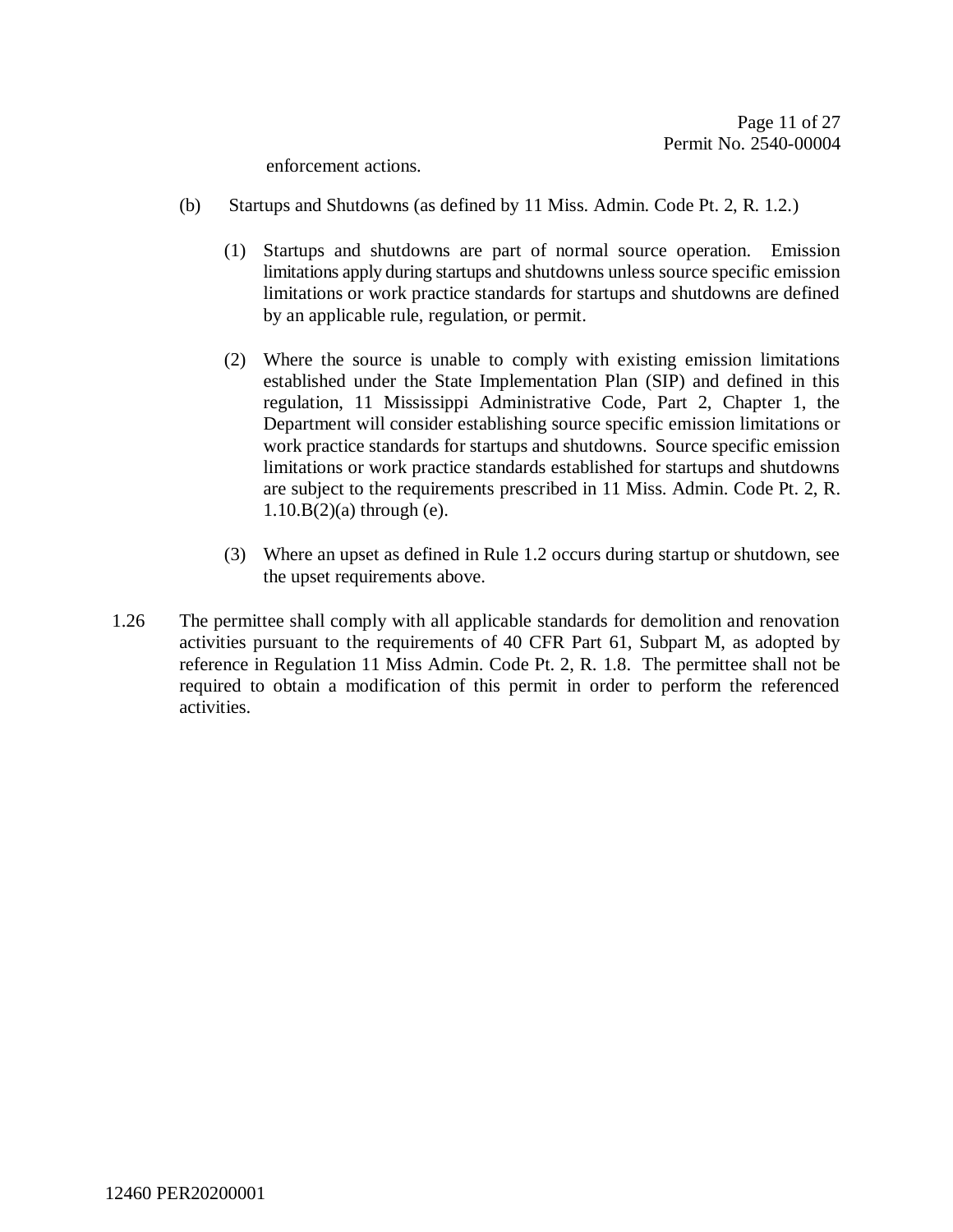### Page 12 of [27](#page-26-0) Permit No. 2540-00004 SECTION 2. EMISSION POINTS & POLLUTION CONTROL DEVICES

| <b>Emission Point</b> | Description                                                                                                       |  |
|-----------------------|-------------------------------------------------------------------------------------------------------------------|--|
| $AA-001$              | 700 Horsepower (HP) (6.0 MMBtu/hr) Caterpillar Model G399TA/130 Natural gas-fired compressor engine (Ref. No. 01) |  |
| $AA-002$              | 700 HP (6.0 MMBTU/Hr) Caterpillar Model G399TA/130 Natural gas-fired compressor engine                            |  |
|                       | (Ref. No. 02)                                                                                                     |  |
| $AA-003$              | 36 HP (0.37 MMBtu/hr) Emergency Generator                                                                         |  |
|                       | Manufactured: After January 1, 2009                                                                               |  |
|                       | Natural gas-fired 4-Stroke Rich Burn Spark Ignition Internal Reciprocating Engine                                 |  |
|                       | Certified Engine                                                                                                  |  |
|                       | (Ref. No. FGT Engine 4231)                                                                                        |  |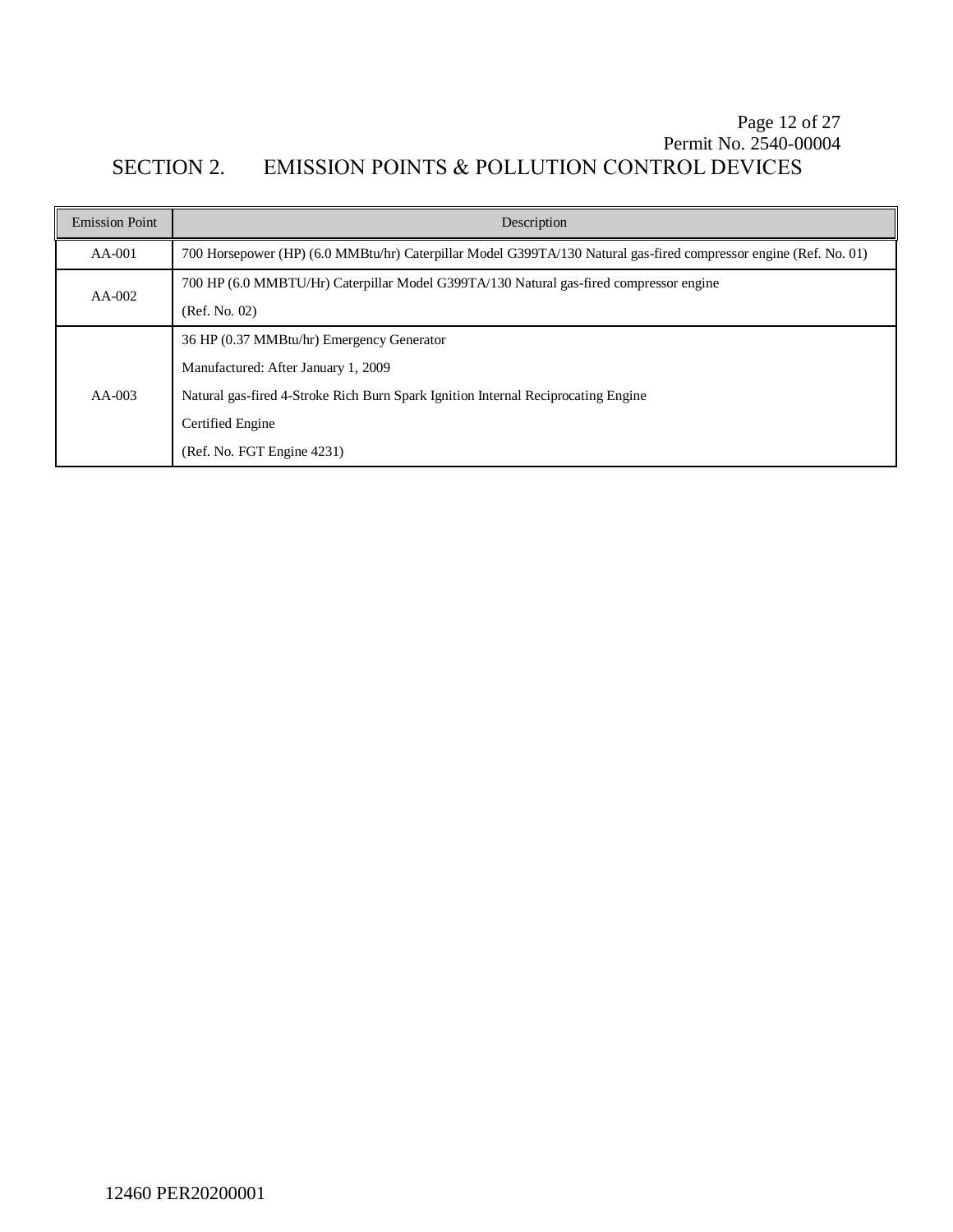### SECTION 3. EMISSION LIMITATIONS & STANDARDS

#### A. Facility-Wide Emission Limitations & Standards

- 3.A.1 Except as otherwise specified or limited herein, the permittee shall not cause, permit, or allow the emission of smoke from a point source into the open air from any manufacturing, industrial, commercial or waste disposal process which exceeds forty (40) percent opacity subject to the exceptions provided in (a)  $\&$  (b).
	- (a) Startup operations may produce emissions which exceed 40% opacity for up to fifteen (15) minutes per startup in any one hour and not to exceed three (3) startups per stack in any twenty-four (24) hour period.
	- (b) Emissions resulting from soot blowing operations shall be permitted provided such emissions do not exceed 60 percent opacity, and provided further that the aggregate duration of such emissions during any twenty-four (24) hour period does not exceed ten (10) minutes per billion BTU gross heating value of fuel in any one hour. (Ref.: 11 Miss. Admin. Code Pt. 2, R. 1.3.A.)
- 3.A.2 Except as otherwise specified or limited herein, the permittee shall not cause, allow, or permit the discharge into the ambient air from any point source or emissions, any air contaminant of such opacity as to obscure an observer's view to a degree in excess of 40% opacity, equivalent to that provided in Paragraph 3.A.1. This shall not apply to vision obscuration caused by uncombined water droplets. (Ref.: 11 Miss. Admin. Code Pt. 2, R. 1.3.B.)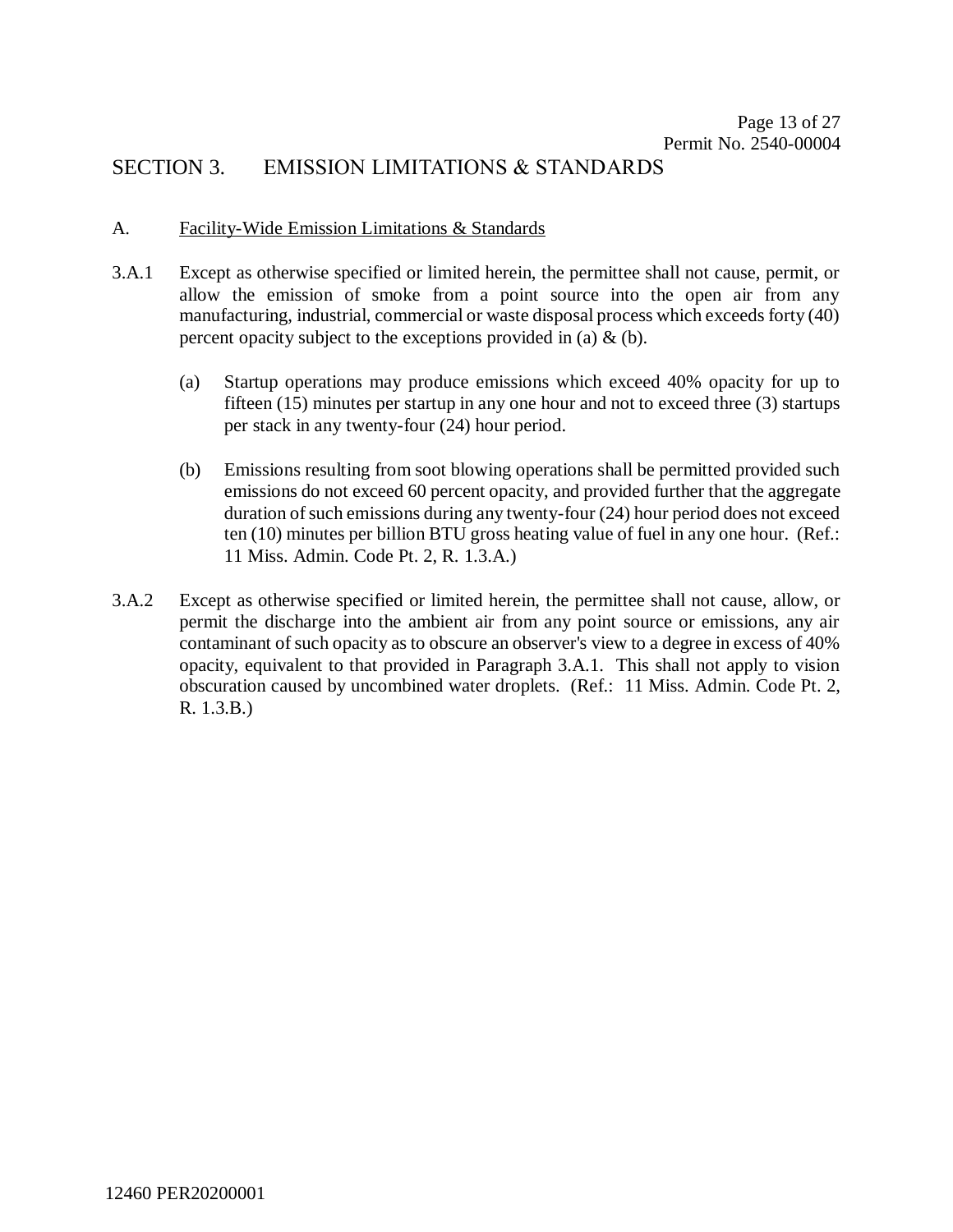Page 14 of [27](#page-26-0) Permit No. 2540-00004

| Emission<br>Point(s)         | Applicable Requirement                                                                                                                                                                                                                      | Condition<br>Number(s) | Pollutant/<br>Parameter | Limit/Standard                                                                                |
|------------------------------|---------------------------------------------------------------------------------------------------------------------------------------------------------------------------------------------------------------------------------------------|------------------------|-------------------------|-----------------------------------------------------------------------------------------------|
|                              | 11 Miss. Admin. Code Pt. 2, R. 1.3.<br>D(1)(a)                                                                                                                                                                                              | 3.B.1                  | PM                      | 0.6 lb/MMBTU                                                                                  |
| $AA-001$<br>AA-002<br>AA-003 | 40 CFR 63, Subpart ZZZZ<br>(National Emission Standards for<br>Hazardous Air Pollutants for Stationary<br>Reciprocating Internal Combustion<br>Engines)<br>40 CFR 63.6580, 63.6585(c),<br>63.6590(a)(1)(iii), 63.6590(c), and<br>63.6603(f) | 3.B.2                  | <b>HAPs</b>             | General Applicability                                                                         |
| $AA-001$<br>AA-002           | 40 CFR 63.6605, Subpart ZZZZ                                                                                                                                                                                                                | 3.B.3                  | <b>HAPs</b>             | Continuous Compliance                                                                         |
|                              | 40 CFR 63.6595(a)(1), 63.6603(a), and<br>Item 8 of Table 2d to Subpart ZZZZ                                                                                                                                                                 | 3.B.4                  | <b>HAPs</b>             | <b>Operational Requirements</b>                                                               |
|                              | 40 CFR 63.6625(h), Subpart ZZZZ                                                                                                                                                                                                             | 3.B.5                  | <b>HAPs</b>             | <b>Operational Requirements</b>                                                               |
| AA-003                       | 40 CFR 60, Subpart JJJJ<br>(Standards of Performance for<br><b>Stationary Spark Ignition Internal</b><br><b>Combustion Engines</b> )<br>40 CFR 60.4230(a)(4)(iv)                                                                            | 3.B.6                  |                         | General Applicability                                                                         |
|                              | 40 CFR 60.4233(d) and<br>Table 1 to Subpart JJJJ, Subpart JJJJ                                                                                                                                                                              | 3.B.7                  | $NOx + HC$<br>CO        | $NOx + HC$ emissions shall not exceed 10 g/HP-hr<br>CO emissions shall not exceed 387 g/HP-hr |
|                              | 40 CFR 60.4234, Subpart JJJJ                                                                                                                                                                                                                | 3.B.8                  |                         | <b>Operational Requirement</b>                                                                |
|                              | 40 CFR 60.4237(c), Subpart JJJJ                                                                                                                                                                                                             | 3.B.9                  |                         | Install and Maintain a Non-resettable Hour Meter                                              |

#### B. Emission Point Specific Emission Limitations & Standards

3.B.1 For Emission Points AA-001, AA-002, and AA-003, the permittee shall not have particulate emissions from fossil fuel burning installations of less than 10 MMBTU/hr heat input that exceeds 0.6 lb/MMBTU.

40 CFR 60.4243(b)(1), Subpart JJJJ 3.B.10 Purchase a certified engine

(Ref.: 11 Miss. Admin. Code Pt. 2, R. 1.3. D(1)(a))

3.B.2 For Emission Points AA-001, AA-002, and AA-003, the permittee is subject to and shall comply with all applicable requirements of the National Emission Standards for Hazardous Air Pollutants (HAP) for Stationary Combustion Engines (40 CFR 63, Subpart ZZZZ) and General Provisions (40 CFR 63, Subpart A).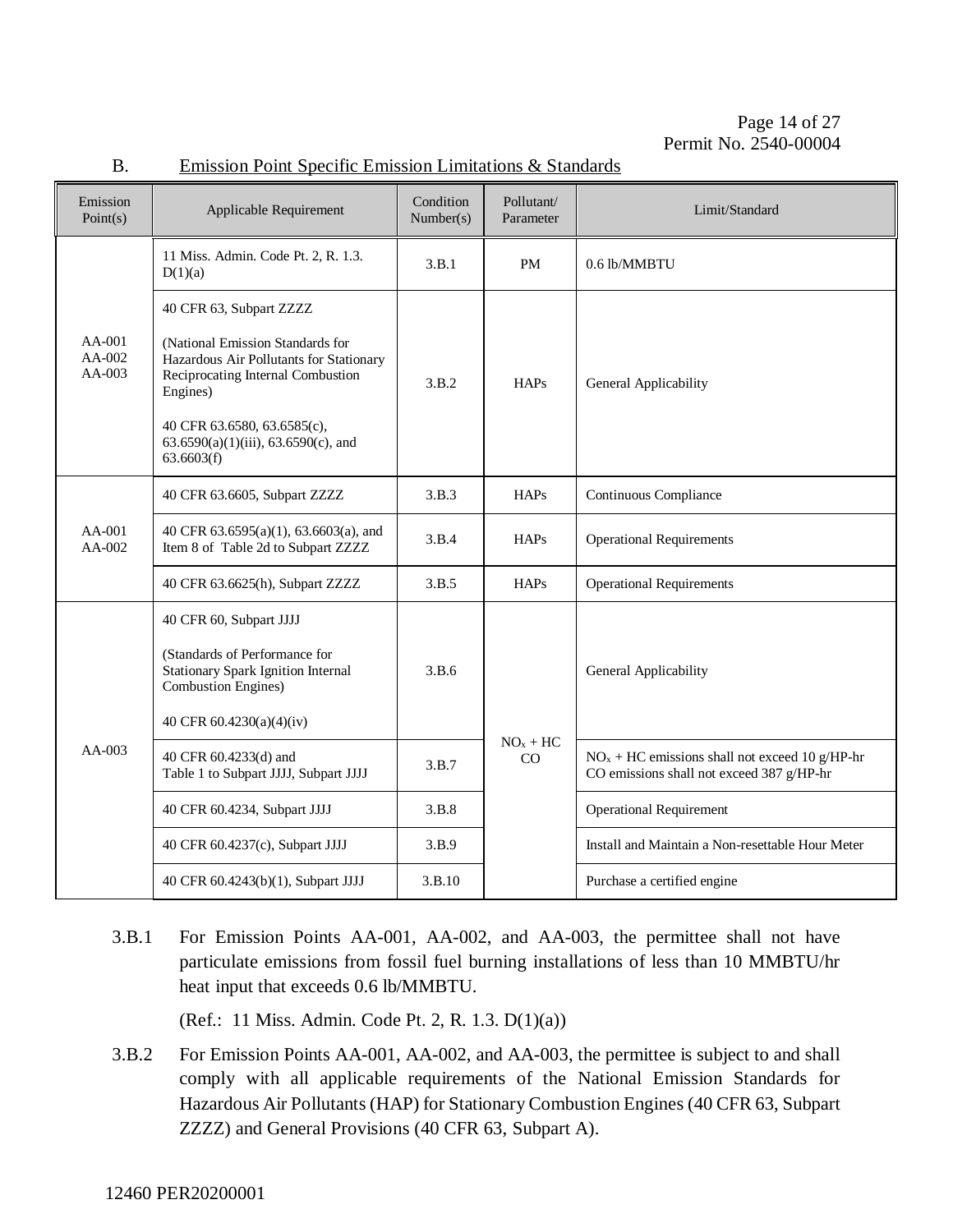Page 15 of [27](#page-26-0) Permit No. 2540-00004

Emission Points AA-001 and AA-002 are existing, spark ignition, four-stroke, lean burn (4SLB), non-emergency remote engines with a site rating greater than 500 HP that are located at an area source of HAP emissions.

Emission Point AA-003 is a new natural gas-fired 4-stroke, rich burn (4SRB), emergency engine with a site rating less than 500 HP. Emission Point AA-003 shall meet the requirements of Subpart ZZZZ by meeting the requirements of 40 CFR 60, Subpart JJJJ.

(Ref.: 40 CFR 63.6580, 63.6585(c), 63.6590(a)(1)(iii), 63.6590(c)(1), and 63.6603(f))

3.B.3 For Emission Points AA-001 and AA-002, the permittee must be in compliance with the applicable emission limitations, operating limitations, and other requirements in Subpart ZZZZ at all times. At all times, the permittee must operate and maintain each engine, including associated air pollution control equipment and monitoring equipment, in a manner consistent with safety and good air pollution control practices for minimizing emissions. The general duty to minimize emissions does not require the permittee to make any further efforts to reduce emissions if levels required by Subpart ZZZZ have been achieved. Determination of whether such operation and maintenance procedures are being used will be based on information available to this Office which may include, but is not limited to, monitoring results, review of operation and maintenance procedures, review of operation and maintenance records, and inspection of the engines.

(Ref.: 40 CFR 63.6605, Subpart ZZZZ)

3.B.4 For Emission Points AA-001 and AA-002, the permittee shall change the oil and filter every 2,160 hours of operation or annually, whichever comes first, and shall inspect spark plugs, hoses, and belts every 2,160 hours of operation, or annually, whichever comes first, and replace as necessary.

 $(Ref.: 40 CFR 63.6595(a)(1), 63.6603(a), 63.6640(a), and Item 8 of Table 2d to 40 CFR$ 63 Subpart ZZZZ)

3.B.5 For Emission Points AA-001 and AA-002, the permittee must minimize the engine's time spent at idle during startup and minimize the engine's startup time to a period needed for appropriate and safe loading of the engine, not to exceed 30 minutes, after which time the emission standards applicable to all times other than startup in Table 2d to Subpart ZZZZ apply.

(Ref.: 40 CFR 63.6625(h), Subpart ZZZZ)

3.B.6 For Emission Point AA-003, the permittee is subject to and shall comply with all applicable requirements of the Standards of Performance for Stationary Spark Ignition Internal Combustion Engines (40 CFR 60, Subpart JJJJ) and General Provisions (40 CFR 60, Subpart A).

(Ref.: 40 CFR 60.4230(a)(4)(iv), Subpart JJJJ)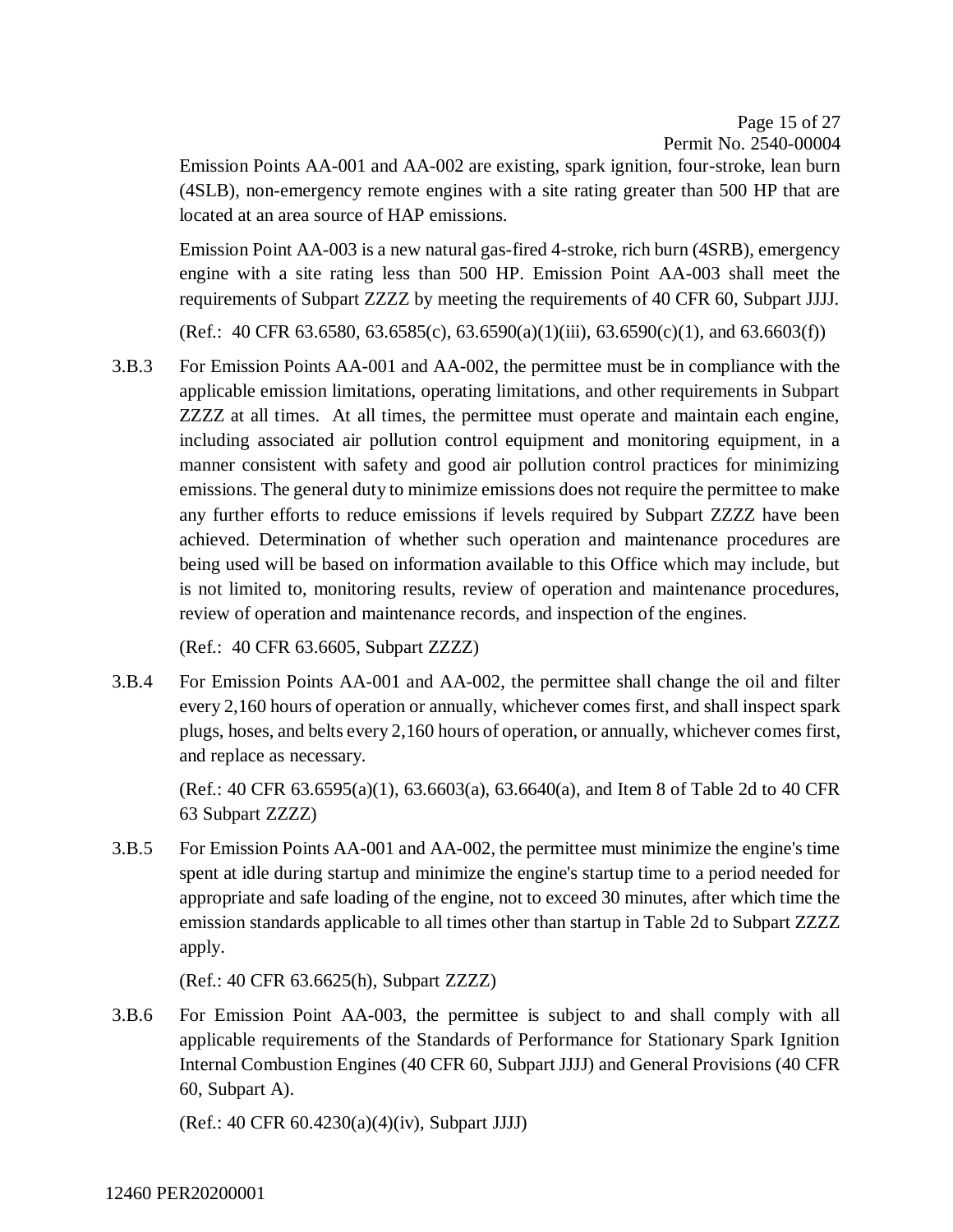Page 16 of [27](#page-26-0) Permit No. 2540-00004

3.B.7 For Emission Point AA-003, the permittee shall limit Nitrogen Oxide plus Hydrocarbon  $(NO<sub>x</sub> + HC)$  emissions to 10 g/HP-hr and Carbon Monoxide (CO) emissions to 387 g/HPhr.

(Ref.: 40 CFR 60.4233(d) and Table 1 to Subpart JJJJ, Subpart JJJJ)

3.B.8 For Emission Point AA-003, the permittee shall operate and maintain the stationary spark ignition internal combustion engine so that the engine achieves the emission standards in Condition 3.B.7 over the entire life of the engine.

(Ref.: 40 CFR 60.4234, Subpart JJJJ)

3.B.9 For Emission Point AA-003, the permittee shall install and maintain a non-resettable hour meter upon startup of the emergency engine.

(Ref.: 40 CFR 60.4237(c), Subpart JJJJ)

3.B.10 For Emission Point AA-003, the permittee shall purchase an engine certified to the emissions standards in Condition 3.B.7 for the same engine class and maximum engine power.

(Ref.: 40 CFR 60.4243(b)(1), Subpart JJJJ)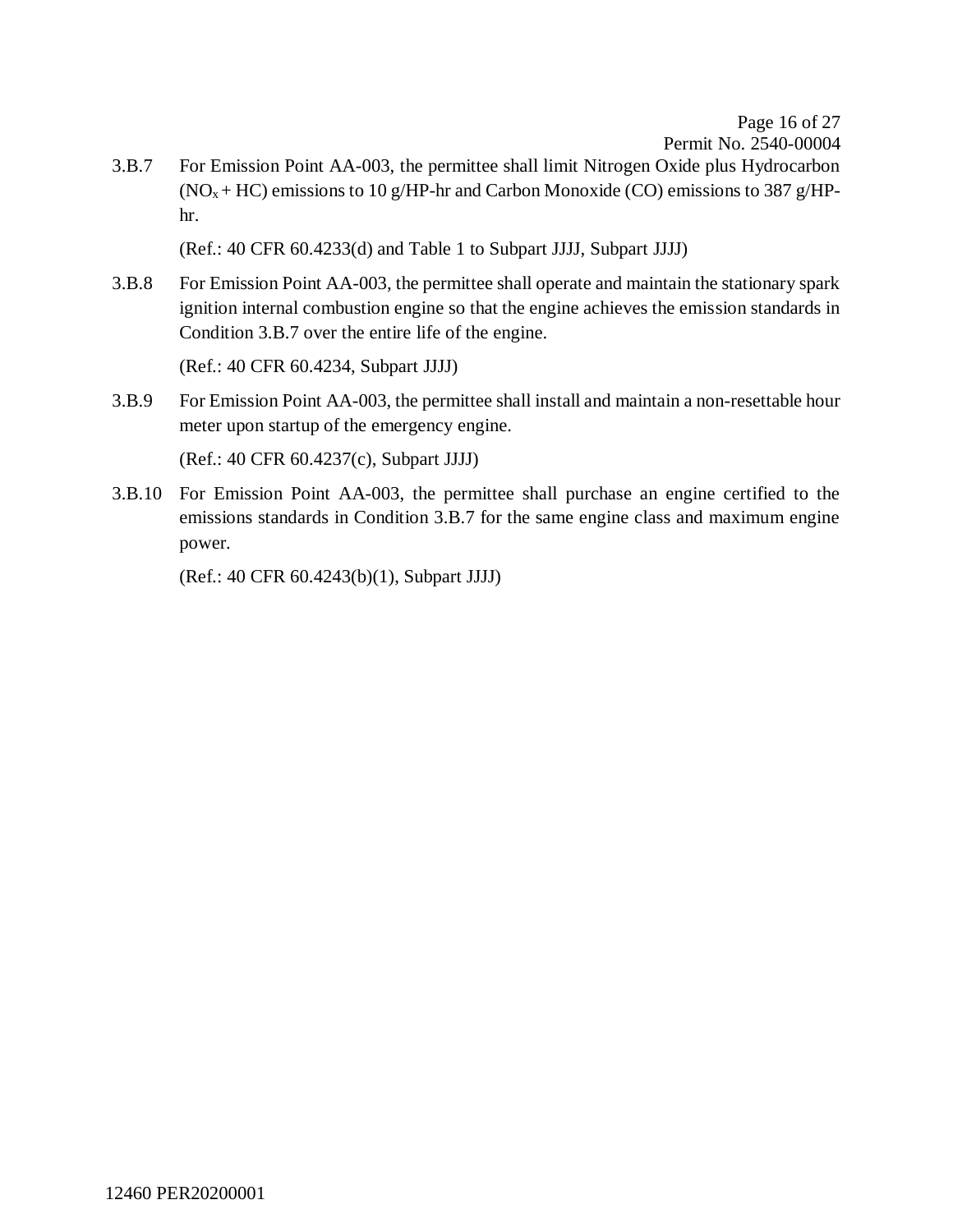## C. Insignificant and Trivial Activity Emission Limitations & Standards

| Applicable Requirement                      | Condition<br>Number(s) | Pollutant/<br>Parameter | Limit/Standard |
|---------------------------------------------|------------------------|-------------------------|----------------|
| 11 Miss. Admin. Code Pt. 2, R. 1.3. D(1)(a) | 3.C.1                  | PM                      | 0.6 lbs/MMBTU  |
| 11 Miss. Admin. Code Pt. 2, R. 1.4.A(1)     | 3.C.2                  | SO <sub>2</sub>         | 4.8 lbs/MMBTU  |

- 3.C.1 The maximum permissible emission of ash and/or particulate matter from fossil fuel burning installations of less than 10 million BTU per hour heat input shall not exceed 0.6 pounds per million BTU per hour heat input.
- 3.C.2 The maximum discharge of sulfur oxides from any fuel burning installation in which the fuel is burned primarily to produce heat or power by indirect heat transfer shall not exceed 4.8 pounds (measured as sulfur dioxide) per million BTU heat input.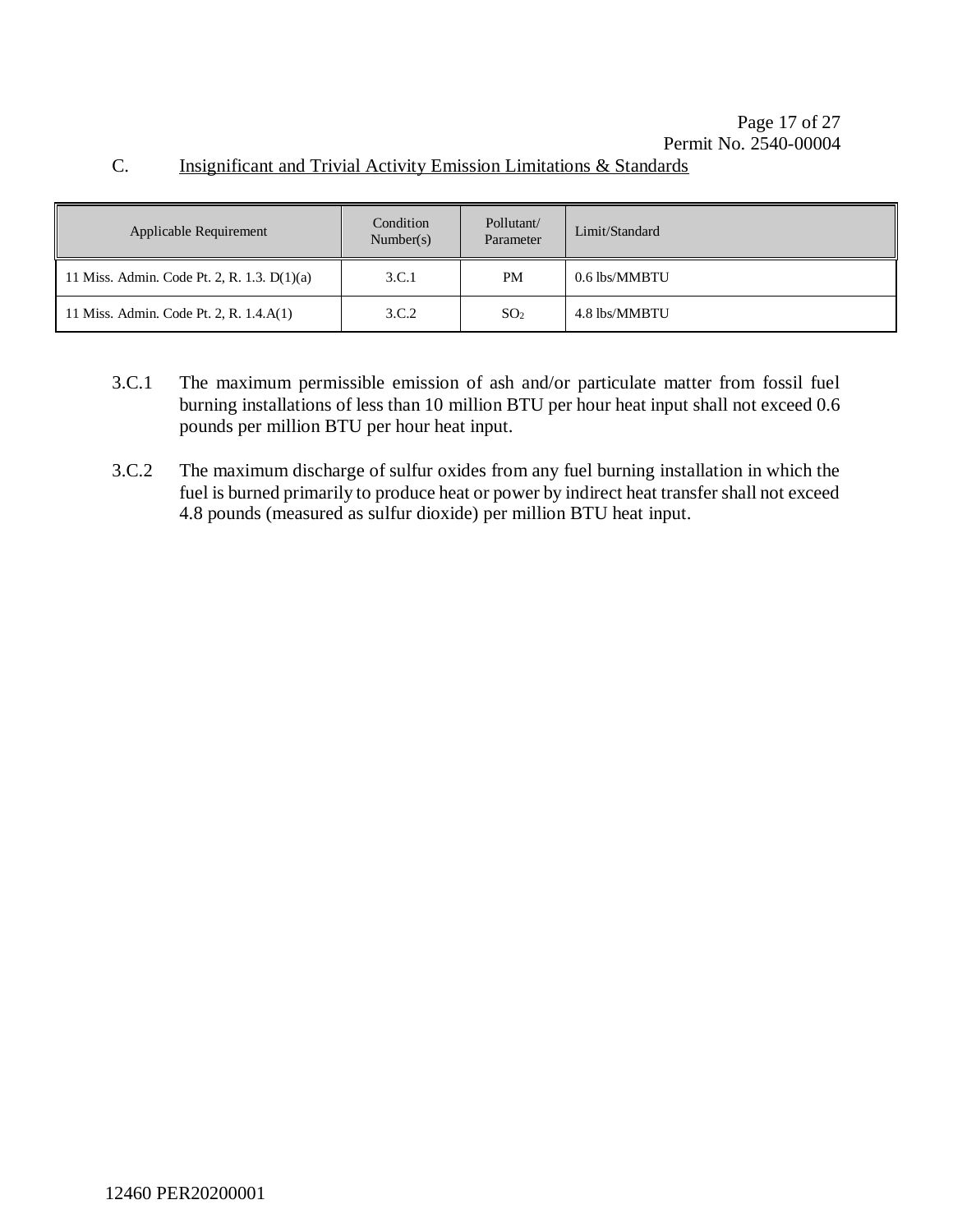### SECTION 4. COMPLIANCE SCHEDULE

- 4.1 Unless otherwise specified herein, the permittee shall be in compliance with all requirements contained herein upon issuance of this permit.
- 4.2 Except as otherwise specified herein, the permittee shall submit to the Permit Board and to the Administrator of EPA Region IV a certification of compliance with permit terms and conditions, including emission limitations, standards, or work practices, by January 31 for the preceding calendar year. Each compliance certification shall include the following:
	- (a) the identification of each term or condition of the permit that is the basis of the certification;
	- (b) the compliance status;
	- (c) whether compliance was continuous or intermittent;
	- (d) the method(s) used for determining the compliance status of the source, currently and over the applicable reporting period;
	- (e) such other facts as may be specified as pertinent in specific conditions elsewhere in this permit. (Ref.: 11 Miss. Admin. Code Pt. 2, R.  $6.3(C(5)(a), (c), \& (d).)$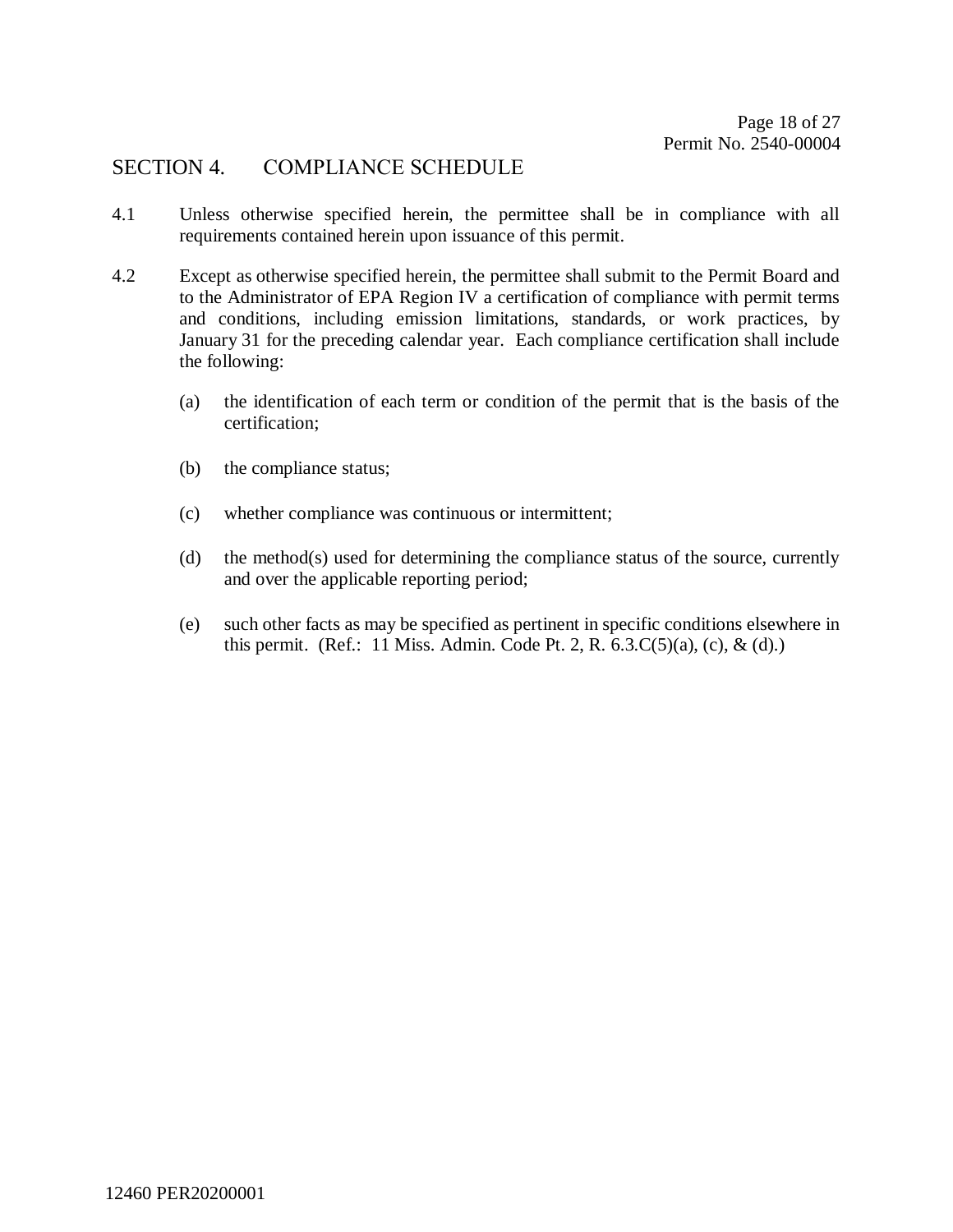## SECTION 5. MONITORING, RECORDKEEPING & REPORTING REQUIREMENTS

#### A. General Monitoring, Recordkeeping and Reporting Requirements

- 5.A.1 The permittee shall install, maintain, and operate equipment and/or institute procedures as necessary to perform the monitoring and recordkeeping specified below.
- 5.A.2 In addition to the recordkeeping specified below, the permittee shall include with all records of required monitoring information the following:
	- (a) the date, place as defined in the permit, and time of sampling or measurements;
	- (b) the date(s) analyses were performed;
	- (c) the company or entity that performed the analyses;
	- (d) the analytical techniques or methods used;
	- (e) the results of such analyses; and
	- (f) the operating conditions existing at the time of sampling or measurement.

(Ref.: 11 Miss. Admin. Code Pt. 2, R. 6.3.A(3)(b)(1).)

5.A.3 Except where a longer duration is specified in an applicable requirement, the permittee shall retain records of all required monitoring data and support information for a period of at least five (5) years from the date of the monitoring sample, measurement, report, or application. Support information includes all calibration and maintenance records, all original strip-chart recordings for continuous monitoring instrumentation, and copies of all reports required by the permit.

(Ref.: 11 Miss. Admin. Code Pt. 2, R. 6.3.A(3)(b)(2).)

5.A.4 Except as otherwise specified herein, the permittee shall submit reports of any required monitoring by July 31 and January 31 for the preceding six-month period. All instances of deviations from permit requirements must be clearly identified in such reports and all required reports must be certified by a responsible official consistent with 11 Miss. Admin. Code Pt. 2, R. 6.2.E.

(Ref.: 11 Miss. Admin. Code Pt. 2, R. 6.3.A(3)(c)(1).)

5.A.5 Except as otherwise specified herein, the permittee shall report all deviations from permit requirements, including those attributable to upsets, the probable cause of such deviations, and any corrective actions or preventive measures taken. Said report shall be made within five (5) days of the time the deviation began.

(Ref.: 11 Miss. Admin. Code Pt. 2, R. 6.3.A(3)(c)(2).)

5.A.6 Except as otherwise specified herein, the permittee shall perform emissions sampling and analysis in accordance with EPA Test Methods and with any continuous emission monitoring requirements, if applicable. All test methods shall be those versions or their

12460 PER20200001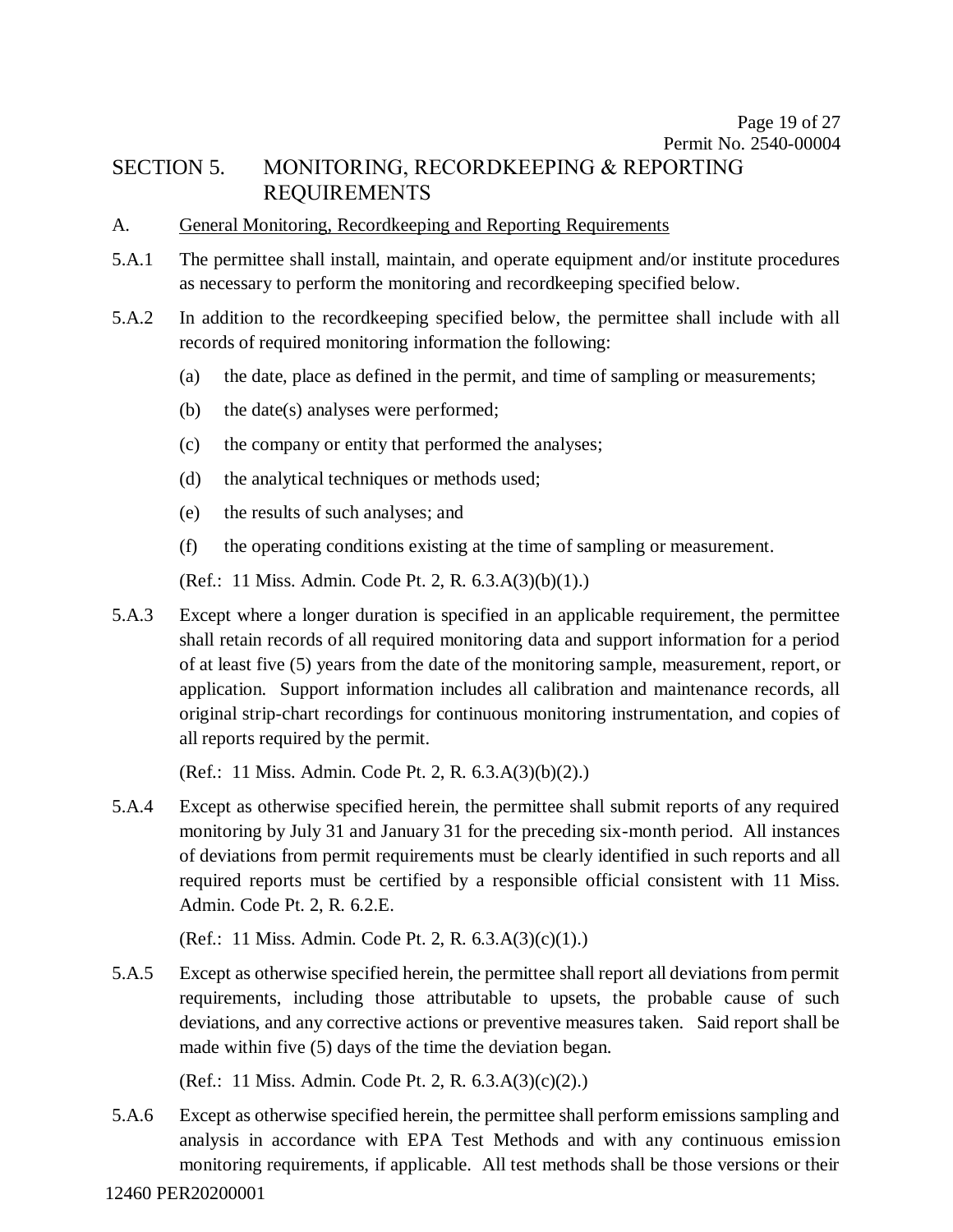equivalents approved by the DEQ and the EPA.

5.A.7 The permittee shall maintain records of any alterations, additions, or changes in equipment or operation.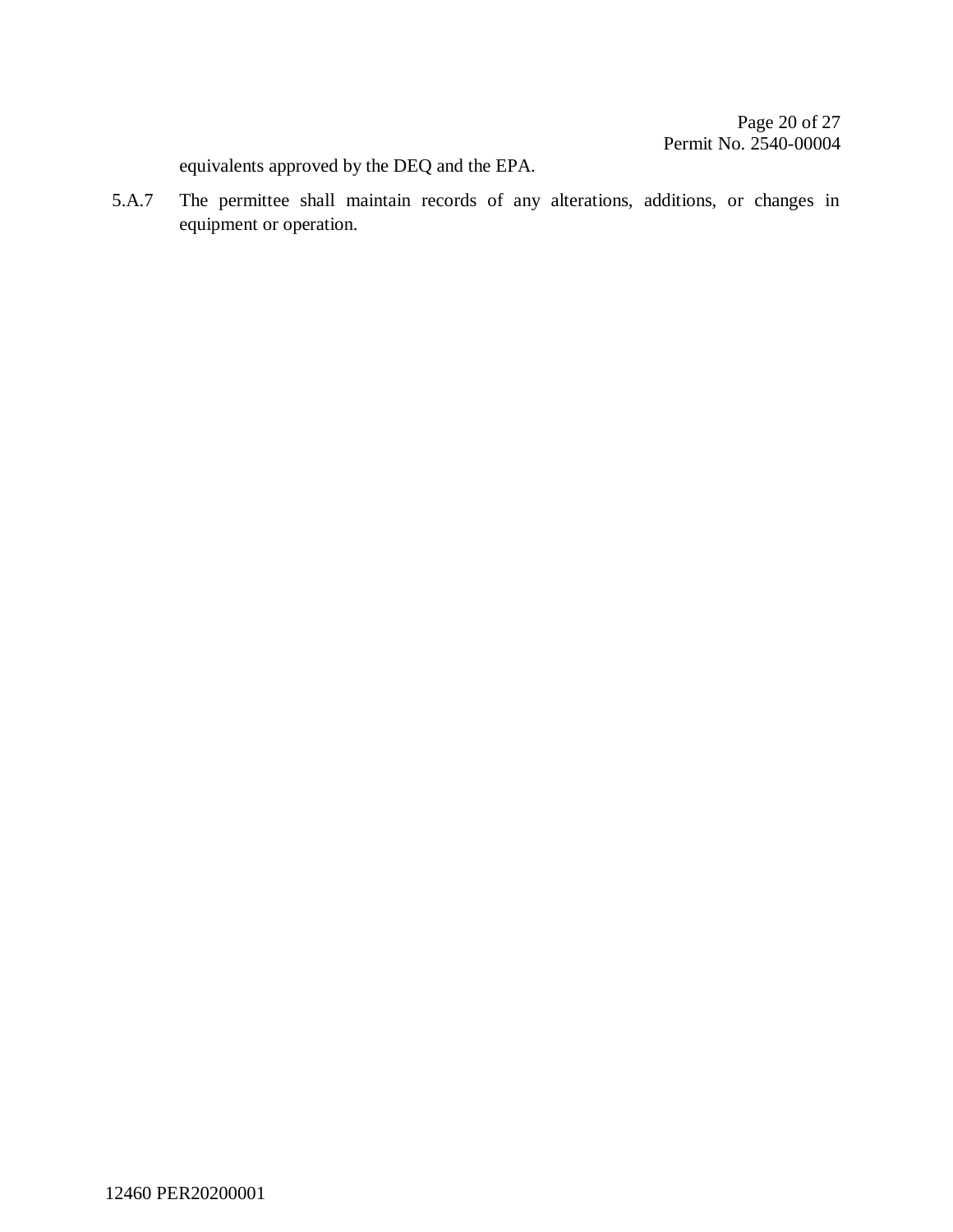| Emission<br>Point(s) | Applicable Requirement                                                                                   | Condition<br>Number | Pollutant /<br>Parameter<br>Monitored | Monitoring/Recordkeeping Requirement |
|----------------------|----------------------------------------------------------------------------------------------------------|---------------------|---------------------------------------|--------------------------------------|
| $AA-001$<br>$AA-002$ | 11 Miss. Admin. Code Pt. 2, R.<br>6.3.A(3)(a)(2)                                                         | 5.B.1               | Fuel                                  | <b>Fuel Records</b>                  |
|                      | Air Construction Permit issued June 19,<br>1987, and<br>11 Miss. Admin. Code Pt. 2, R.<br>6.3.A(3)(a)(2) | 5.B.2               | NO <sub>x</sub><br>CO                 | <b>Performance Stack Tests</b>       |
|                      | 40 CFR 63.6655(e)(3), Subpart ZZZZ                                                                       | 5.B.3               | <b>HAPs</b>                           | <b>Work Practice Standards</b>       |
|                      | 40 CFR 63.6603(f), Subpart ZZZZ                                                                          | 5.B.4               | HAPs                                  | <b>Remote Evaluations</b>            |
|                      | 40 CFR 63.10(b)(1) and<br>40 CFR 63.6660, Subpart ZZZZ                                                   | 5.B.5               | HAPs                                  | <b>Records Retention</b>             |
| $AA-003$             | 40 CFR 60.4243(a), Subpart JJJJ                                                                          | 5.B.6               |                                       | Maintenance Recordkeeping            |
|                      | 40 CFR 60.4243(d), Subpart JJJJ                                                                          | 5.B.7               | Operations                            | <b>Emergency Engine Requirements</b> |
|                      | 40 CFR 60.4245(a) and (b), Subpart JJJJ                                                                  | 5.B.8               |                                       | Recordkeeping Requirement            |

#### B. Specific Monitoring and Recordkeeping Requirements

5.B.1 For Emission Points AA-001 and AA-002, the permittee shall monitor the type and quantity of fuel used. These records shall be maintained in accordance with paragraph 5.A.3.

(Ref.: 11 Miss. Admin. Code Pt. 2, R. 6.3.A(3)(a)(2))

5.B.2 For Emission Points AA-001 and AA-002, the permittee shall monitor NOx and CO emissions by stack testing in accordance with EPA Test Methods 7 and 10 and submittal of a test report of the results of the stack test. The NOx and CO testing shall be performed simultaneously. For the purpose of compliance testing, the engines shall be tested at or above 90% of the maximum load for each engine. The permittee shall perform one test on each engine during the permit term.

A test protocol shall be submitted at least thirty (30) days prior to the proposed test date to insure that all test methods and procedures are acceptable to DEQ Compliance Division. Also, DEQ must be notified at least ten (10) days prior to the scheduled test date so that an observer may be scheduled to witness the test(s).

(Ref.: Air Construction Permit issued June 19, 1987, and 11 Miss. Admin. Code Pt. 2, R.  $6.3.A(3)(a)(2)$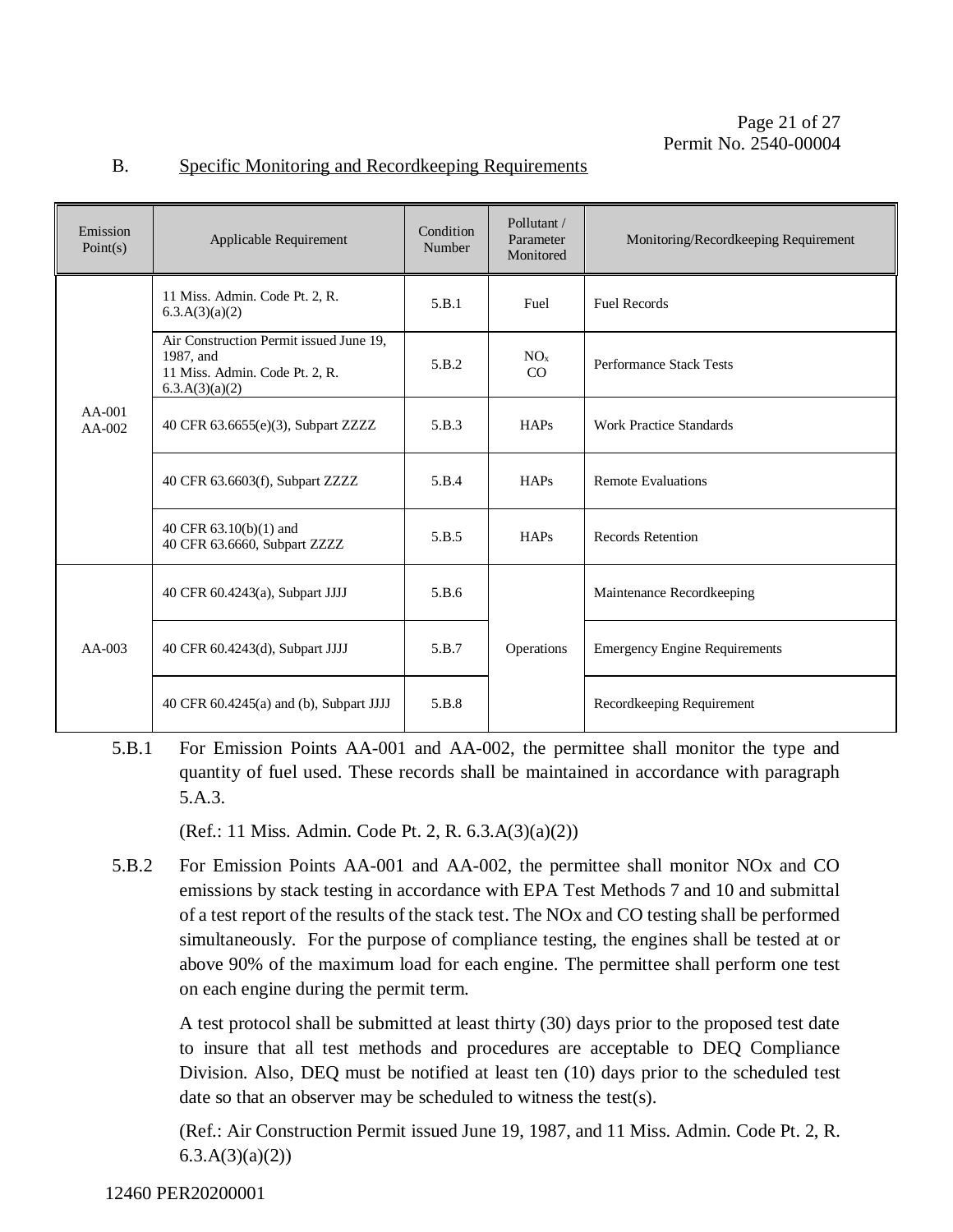5.B.3 For Emission Points AA-001 and AA-002, the permittee shall keep records of all the maintenance performed that is required by Condition 3.B.4.

(Ref. 40 CFR 63.6655(e)(3), Subpart ZZZZ)

5.B.4 For Emission Points AA-001 and AA-002, the permittee must evaluate the Remote status of each engine every 12 months and must keep records of the initial and annual evaluations of the status of each engine. If the evaluation indicates that the engines no longer meet the definition of Remote stationary RICE in 40 CFR 63.6675 of Subpart ZZZZ, the permittee must comply with all of the requirements for existing nonemergency SI 4SLB stationary RICE with a site rating of more than 500 HP located at area sources of HAPs that are not Remote stationary RICE within 1 year of the evaluation.

(Ref. 40 CFR 63.6603(f), Subpart ZZZZ)

5.B.5 For Emission Points AA-001 and AA-002, records must be kept in a form suitable and readily available for expeditious review. Records must be kept for 5 years following the date of each occurrence, measurement, maintenance, corrective action, report, or record. Records must be kept readily accessible in hard copy or electronic form for at least 5 years after the date of each occurrence, measurement, maintenance, corrective action, report, or record.

(Ref. 40 CFR 63.10(b)(1) and 63.6660, Subpart ZZZZ)

5.B.6 For Emission Point AA-003, the permittee shall operate and maintain the certified engine in accordance with the manufacturer's emission-related written instructions. The permittee shall keep records of conducted maintenance to demonstrate compliance, but no performance testing is required. The stationary SI internal combustion engine will not be considered out of compliance if the permittee adjusts engine settings according to and consistent with the manufacturer's instructions.

If the permittee does not operate the certified engine according to the manufacturer's emissions-related written instructions, the engine will be considered a non-certified engine, and the permittee shall keep a maintenance plan and records of conducted maintenance to demonstrate compliance and shall, to the extent practicable, maintain and operate the engine in a manner consistent with good air pollution control practices for minimizing emissions, but no performance testing is required.

(Ref.: 40 CFR 60.4243(a), Subpart JJJJ)

5.B.7 For Emission Point AA-003, the permittee shall operate the emergency stationary ICE according to paragraphs (a), (b), and (c) below. In order for the engine to be considered an emergency stationary ICE under 40 CFR 60, Subpart JJJJ, any operation other than emergency operation, maintenance and testing, and operation in non-emergency situations for 50 hours per year, as described in paragraphs (a) through (c) below, is prohibited. If the permittee does not operate the engine according to the requirements in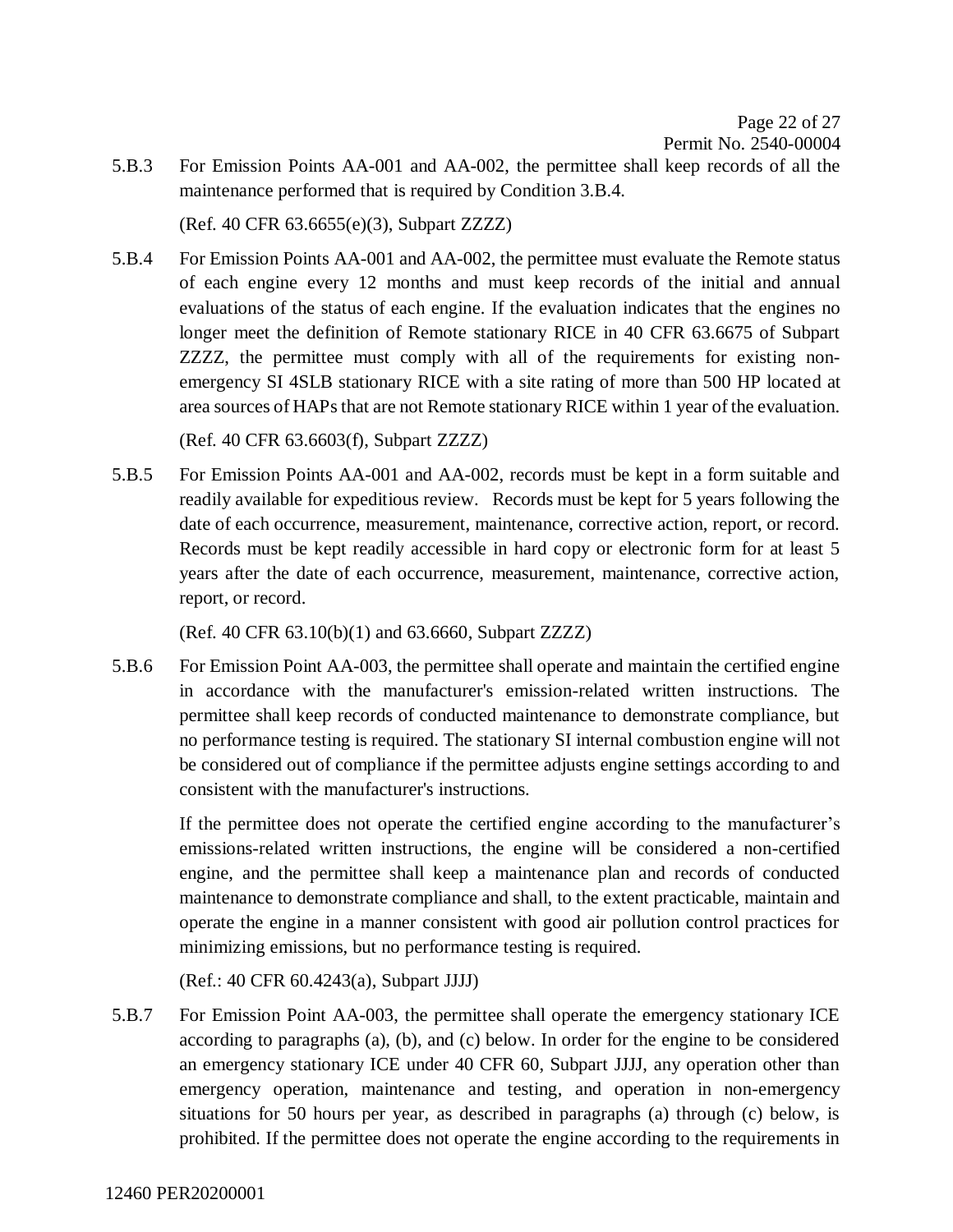Page 23 of [27](#page-26-0) Permit No. 2540-00004

paragraphs (a) through (c), the engine will not be considered an emergency engine under 40 CFR 60, Subpart JJJJ and must meet all requirements for non-emergency engines.

- (a) There is no time limit on the use of emergency stationary ICE in emergency situations.
- (b) The permittee may operate the emergency stationary ICE for maintenance checks and readiness testing, provided that the tests are recommended by federal, state or local government, the manufacturer, the vendor, the regional transmission organization or equivalent balancing authority and transmission operator, or the insurance company associated with the engine. The permittee may petition the DEQ for approval of additional hours to be used for maintenance checks and readiness testing, but a petition is not required if the permittee maintains records indicating that federal, state, or local standards require maintenance and testing of each engine beyond 100 hours per calendar year.
- (c) The permittee may operate the emergency stationary ICE for up to 50 hours per calendar year in non-emergency situations. The 50 hours of operation in nonemergency situations are counted as part of the 100 hours per calendar year for maintenance and testing.

(Ref.: 40 CFR 60.4243(d), Subpart JJJJ)

- 5.B.8 For Emission Point AA-003, the permittee shall keep the following records:
	- (a) All notifications submitted to comply with 40 CFR 60, Subpart JJJJ and all documentation supporting any notification.
	- (b) Maintenance conducted on the engine.
	- (c) Documentation from the manufacturer that the engine is certified to meet the emission standards and information as required in 40 CFR parts 90, 1048, 1054, and 1060, as applicable.
	- (d) If the certified engine is operated in a non-certified manner, documentation that the engine meets the applicable emission standards.
	- (e) The hours of operation that are recorded through the non-resettable hour meter. The permittee shall document how many hours are spent for emergency operation, including what classified the operation as emergency and how many hours are spent for non-emergency operation.

(Ref.: 40 CFR 60.4245(a) and (b), Subpart JJJJ)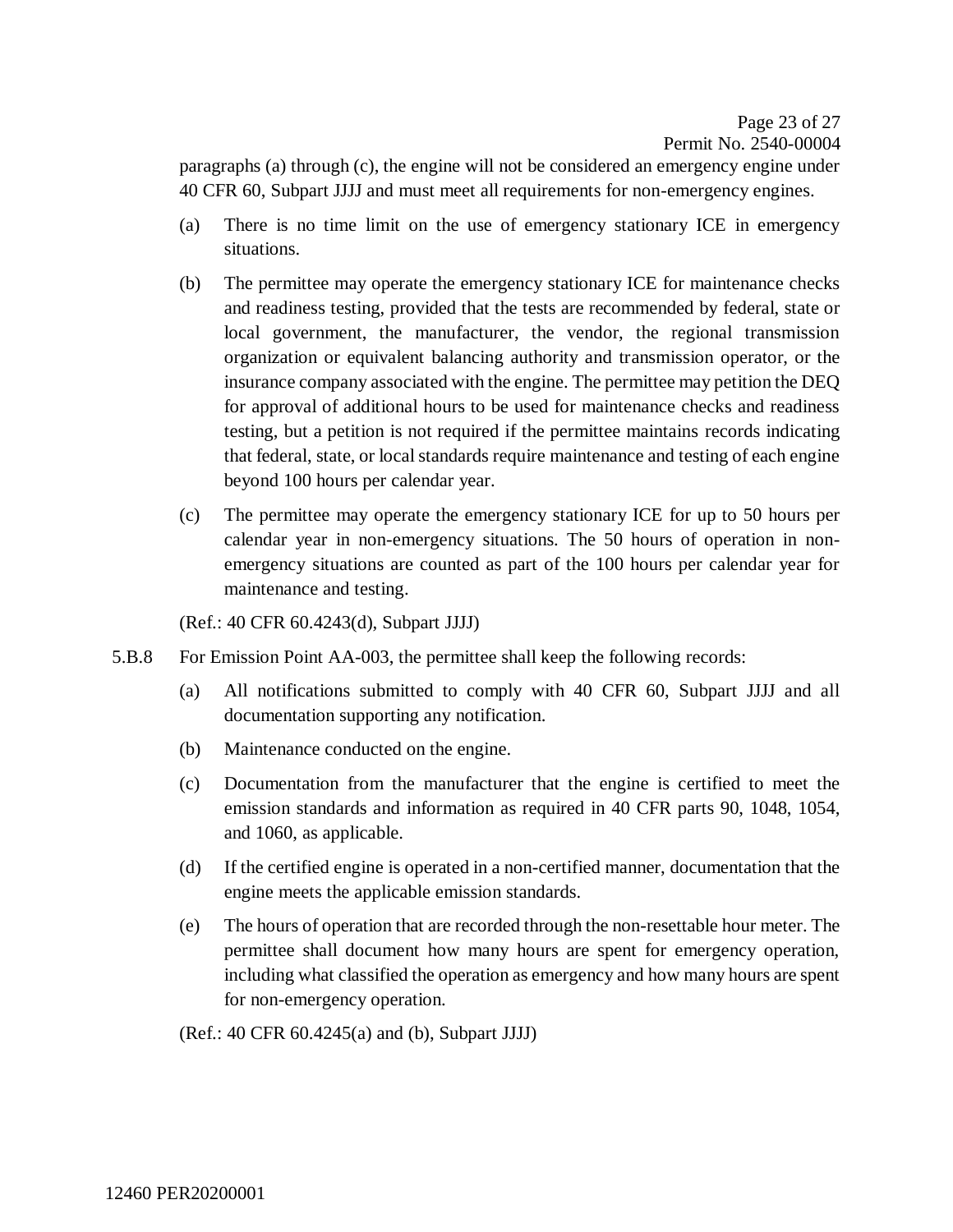#### C. Specific Reporting Requirements

| Emission<br>Point(s) | Applicable Requirement                               | Condition<br>Number | Pollutant/Parameter<br>Monitored | <b>Reporting Requirement</b>             |
|----------------------|------------------------------------------------------|---------------------|----------------------------------|------------------------------------------|
|                      | 11 Miss. Admin. Code Pt. 2,<br>R. $6.3.A(3)(a)(2)$ . | 5.C.1               | NO <sub>x</sub><br>CO            | Submit performance stack test results    |
| $AA-001$<br>$AA-002$ | 11 Miss. Admin. Code Pt. 2,<br>R. $6.3.A(3)(a)(2)$ . | 5.C.2               | Fuel                             | Submit report of fuel monitoring records |
|                      | 40 CFR 63.6640(b) and<br>63.6650(f), Subpart ZZZZ    | 5.C.3               | HAPs                             | Submit report of deviations              |
| $AA-003$             | 11 Miss. Admin. Code Pt. 2,<br>R. $6.3.A(3)(c)(1)$ . | 5.C.4               | Hours of Operation               | Semiannual Report                        |

5.C.1 For Emission Points AA-001 and AA-002, the permittee shall submit the performance test results for NOx and CO within 60 days of the performance of the tests.

(Ref.: 11 Miss. Admin. Code Pt. 2, R. 6.3.A(3)(a)(2))

5.C.2 For Emission Points AA-001 and AA-002, the permittee shall submit fuel usage reports summarizing type and quantity of fuel used in accordance with Condition 5.A.4.

(Ref.: 11 Miss. Admin. Code Pt. 2, R. 6.3.A(3)(a)(2))

5.C.3 For Emission Points AA-001 and AA-002, the permittee shall report each instance in which the operating limitations in Condition 3.B.4. were not met and shall report all deviations as defined in Subpart ZZZZ. These deviations must be reported according to the requirements in Condition 5.A.4.

(Ref.: 40 CFR 63.6640(b) and 63.6650(f), Subpart ZZZZ)

5.C.4 For Emission Point AA-003, the permittee shall submit reports in accordance with Condition 5.A.4 summarizing the hours of operation of the engine in the calendar year. This report shall also include what hours were for emergency use and what constituted the emergency and what hours were for non-emergency use.

(Ref.: 11 Miss. Admin. Code Pt. 2, R. 6.3.A(3)(c)(1).)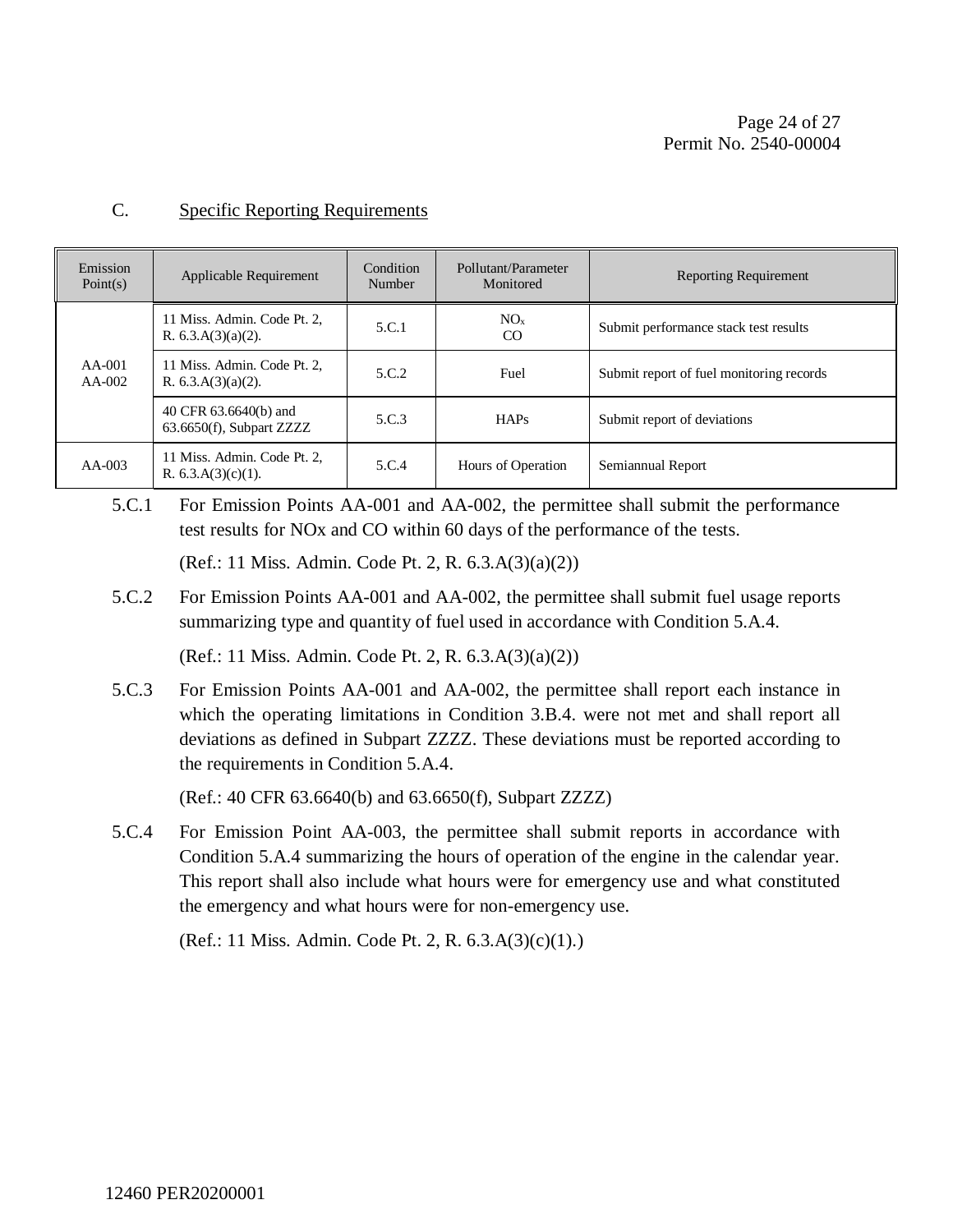## SECTION 6. ALTERNATIVE OPERATING SCENARIOS

6.1 None permitted.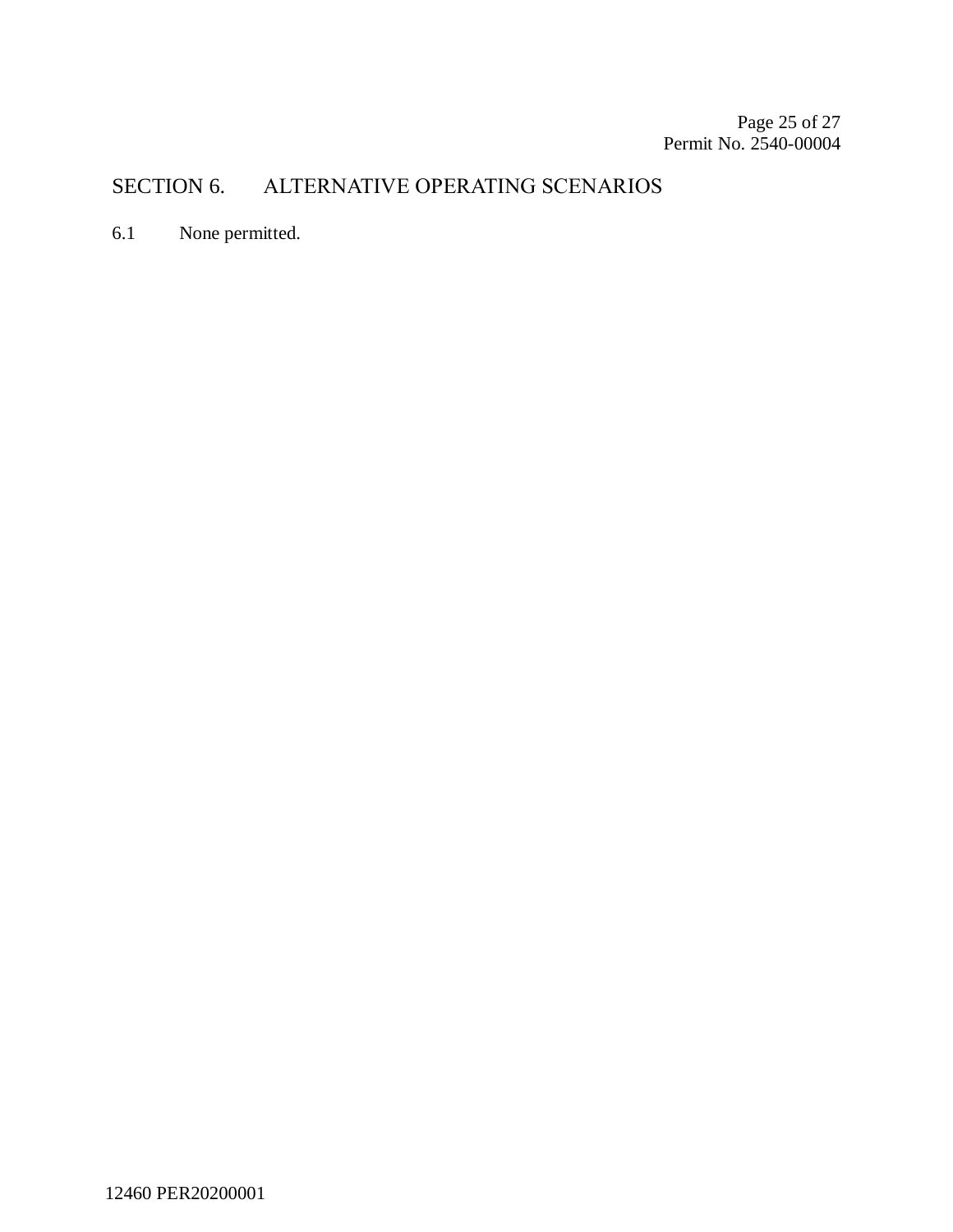## SECTION 7. TITLE VI REQUIREMENTS

The following are applicable or potentially applicable requirements originating from Title VI of the Clean Air Act – Stratospheric Ozone Protection. The full text of the referenced regulations may be found on-line at **[http://ecfr.gpoaccess.gov](http://ecfr.gpoaccess.gov/)** under Title 40, or DEQ shall provide a copy upon request from the permittee.

- 7.1 If the permittee produces, transforms, destroys, imports or exports a controlled substance or imports or exports a controlled product, the permittee shall comply with the applicable requirements of 40 CFR Part 82, Subpart A – Production and Consumption Controls.
- 7.2 If the permittee performs service on a motor vehicle for consideration when this service involves the refrigerant in the motor vehicle air conditioner (MVAC), the permittee shall comply with the applicable requirements of 40 CFR Part 82, Subpart B – Servicing of Motor Vehicle Air Conditioners.
- 7.3 The permittee shall comply with the applicable requirements of 40 CFR Part 82, Subpart E – The Labeling of Products Using Ozone-Depleting Substances, for the following containers and products:
	- (a) All containers in which a class I or class II substance is stored or transported;
	- (b) All products containing a class I substance; and
	- (c) All products directly manufactured with a process that uses a class I substance, unless otherwise exempted by this subpart or, unless EPA determines for a particular product that there are no substitute products or manufacturing processes for such product that do not rely on the use of a class I substance, that reduce overall risk to human health and the environment, and that are currently or potentially available. If the EPA makes such a determination for a particular product, then the requirements of this subpart are effective for such product no later than January 1, 2015.
- 7.4 If the permittee performs any of the following activities, the permittee shall comply with the applicable requirements of 40 CFR Part 82, Subpart  $F -$  Recycling and Emissions Reduction:
	- (a) Servicing, maintaining, or repairing appliances;
	- (b) Disposing of appliances, including small appliances and motor vehicle air conditioners; or
	- (c) Refrigerant reclaimers, technician certifying programs, appliance owners and operators, manufacturers of appliances, manufacturers of recycling and recovery equipment, approved recycling and recovery equipment testing organizations,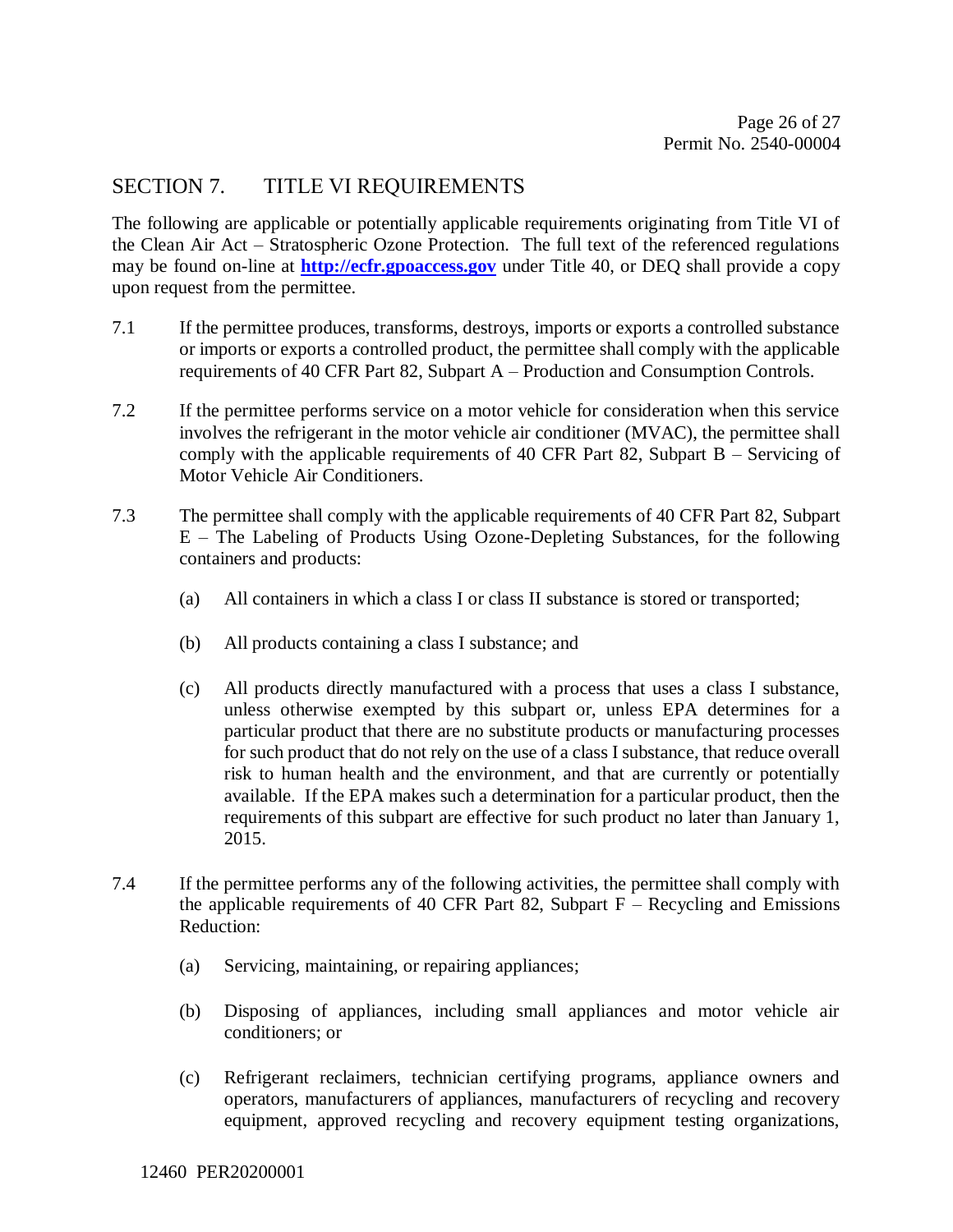Page 27 of [27](#page-26-0) Permit No. 2540-00004 persons selling class I or class II refrigerants or offering class I or class II refrigerants for sale, and persons purchasing class I or class II refrigerants.

- 7.5 The permittee shall be allowed to switch from any ozone-depleting substance to any acceptable alternative that is listed in the Significant New Alternatives Policy (SNAP) program promulgated pursuant to 40 CFR Part 82, Subpart G – Significant New Alternatives Policy Program. The permittee shall also comply with any use conditions for the acceptable alternative substance.
- <span id="page-26-0"></span>7.6 If the permittee performs any of the following activities, the permittee shall comply with the applicable requirements of 40 CFR Part 82, Subpart H – Halon Emissions Reduction:
	- (a) Any person testing, servicing, maintaining, repairing, or disposing of equipment that contains halons or using such equipment during technician training;
	- (b) Any person disposing of halons;
	- (c) Manufacturers of halon blends; or
	- (d) Organizations that employ technicians who service halon-containing equipment.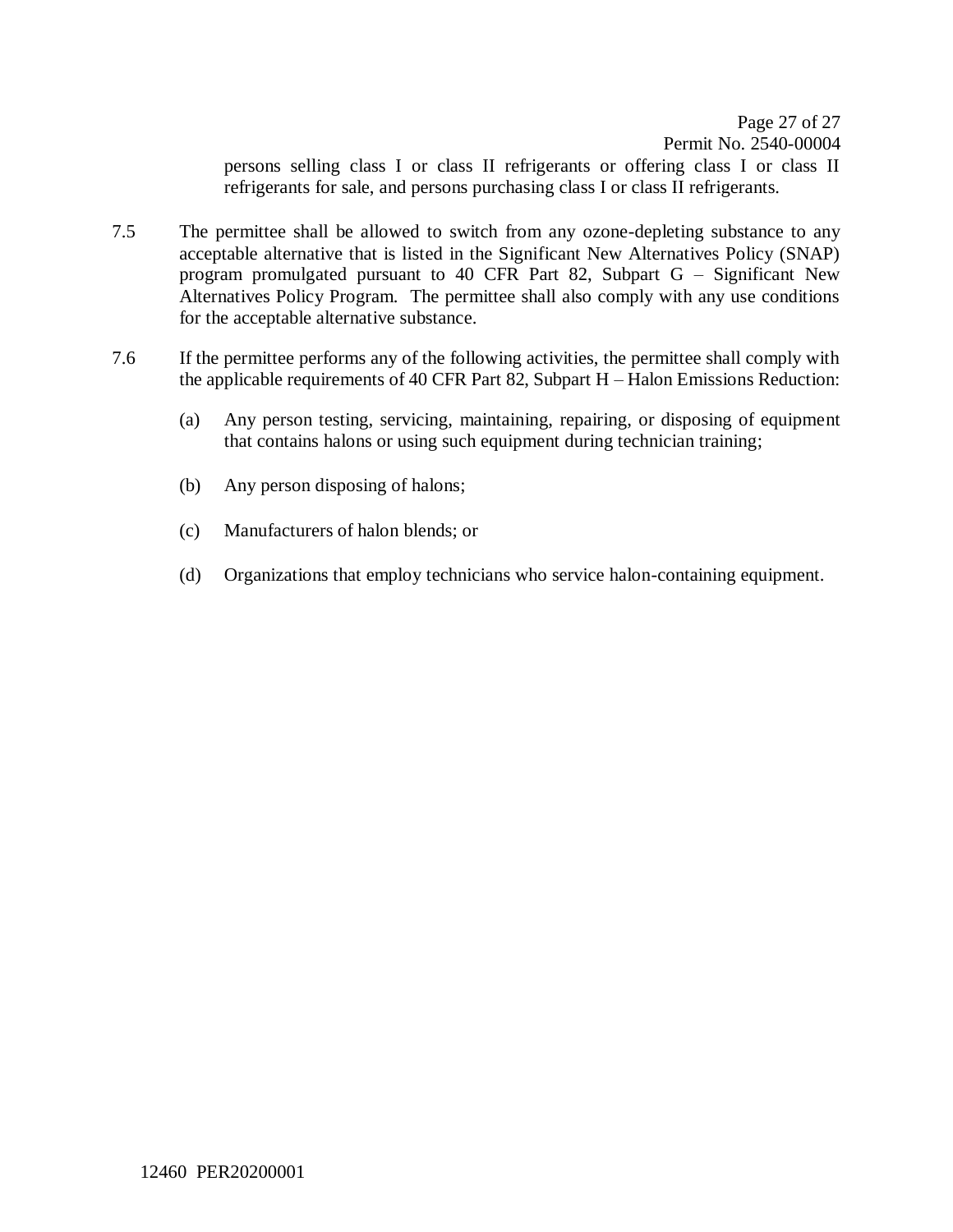## **APPENDIX A**

## **List of Abbreviations Used In this Permit**

|                                                                   | 11 Miss. Admin. Code Pt. 2, Ch. 1.                                         | Air Emission Regulations for the Prevention, Abatement, and                        |  |  |  |  |  |
|-------------------------------------------------------------------|----------------------------------------------------------------------------|------------------------------------------------------------------------------------|--|--|--|--|--|
| Control of Air Contaminants<br>11 Miss. Admin. Code Pt. 2, Ch. 2. |                                                                            |                                                                                    |  |  |  |  |  |
|                                                                   | <b>Emissions Equipment</b>                                                 | Permit Regulations for the Construction and/or Operation of Air                    |  |  |  |  |  |
|                                                                   | 11 Miss. Admin. Code Pt. 2, Ch. 3.                                         | Regulations for the Prevention of Air Pollution Emergency                          |  |  |  |  |  |
|                                                                   | Episodes                                                                   |                                                                                    |  |  |  |  |  |
|                                                                   | <b>Ambient Air Quality Standards</b><br>11 Miss. Admin. Code Pt. 2, Ch. 4. |                                                                                    |  |  |  |  |  |
|                                                                   | 11 Miss. Admin. Code Pt. 2, Ch. 5.                                         | Regulations for the Prevention of Significant Deterioration of Air                 |  |  |  |  |  |
|                                                                   | Quality                                                                    |                                                                                    |  |  |  |  |  |
|                                                                   | 11 Miss. Admin. Code Pt. 2, Ch. 6.                                         | Air Emissions Operating Permit Regulations for the Purposes of                     |  |  |  |  |  |
|                                                                   | Title V of the Federal Clean Air Act                                       |                                                                                    |  |  |  |  |  |
|                                                                   | 11 Miss. Admin. Code Pt. 2, Ch. 7.                                         | Acid Rain Program Permit Regulations for Purposes of Title IV                      |  |  |  |  |  |
|                                                                   | of the Federal Clean Air Act                                               |                                                                                    |  |  |  |  |  |
| <b>BACT</b>                                                       | <b>Best Available Control Technology</b>                                   |                                                                                    |  |  |  |  |  |
| <b>CEM</b>                                                        | <b>Continuous Emission Monitor</b>                                         |                                                                                    |  |  |  |  |  |
| <b>CEMS</b>                                                       | <b>Continuous Emission Monitoring System</b>                               |                                                                                    |  |  |  |  |  |
| <b>CFR</b>                                                        | Code of Federal Regulations                                                |                                                                                    |  |  |  |  |  |
| $\rm CO$                                                          | Carbon Monoxide                                                            |                                                                                    |  |  |  |  |  |
| <b>COM</b>                                                        | <b>Continuous Opacity Monitor</b>                                          |                                                                                    |  |  |  |  |  |
| <b>COMS</b>                                                       | <b>Continuous Opacity Monitoring System</b>                                |                                                                                    |  |  |  |  |  |
| <b>DEQ</b>                                                        | Mississippi Department of Environmental Quality                            |                                                                                    |  |  |  |  |  |
| <b>EPA</b>                                                        | United States Environmental Protection Agency                              |                                                                                    |  |  |  |  |  |
| gr/dscf                                                           | Grains Per Dry Standard Cubic Foot                                         |                                                                                    |  |  |  |  |  |
| HP                                                                | Horsepower                                                                 |                                                                                    |  |  |  |  |  |
| <b>HAP</b>                                                        | Hazardous Air Pollutant                                                    |                                                                                    |  |  |  |  |  |
| lbs/hr                                                            | Pounds per Hour                                                            |                                                                                    |  |  |  |  |  |
| M or K                                                            | Thousand                                                                   |                                                                                    |  |  |  |  |  |
| <b>MACT</b>                                                       | Maximum Achievable Control Technology                                      |                                                                                    |  |  |  |  |  |
| <b>MM</b>                                                         | Million                                                                    |                                                                                    |  |  |  |  |  |
| <b>MMBTUH</b>                                                     | Million British Thermal Units per Hour                                     |                                                                                    |  |  |  |  |  |
| NA                                                                | Not Applicable                                                             |                                                                                    |  |  |  |  |  |
| <b>NAAQS</b><br><b>NESHAP</b>                                     | National Ambient Air Quality Standards                                     | National Emissions Standards For Hazardous Air Pollutants, 40 CFR 61               |  |  |  |  |  |
|                                                                   |                                                                            |                                                                                    |  |  |  |  |  |
|                                                                   | or                                                                         | National Emission Standards For Hazardous Air Pollutants for Source Categories, 40 |  |  |  |  |  |
|                                                                   | <b>CFR 63</b>                                                              |                                                                                    |  |  |  |  |  |
| <b>NMVOC</b>                                                      | Non-Methane Volatile Organic Compounds                                     |                                                                                    |  |  |  |  |  |
| NO <sub>x</sub>                                                   | Nitrogen Oxides                                                            |                                                                                    |  |  |  |  |  |
| <b>NSPS</b>                                                       | New Source Performance Standards, 40 CFR 60                                |                                                                                    |  |  |  |  |  |
| O&M                                                               | <b>Operation and Maintenance</b>                                           |                                                                                    |  |  |  |  |  |
| PM                                                                | Particulate Matter                                                         |                                                                                    |  |  |  |  |  |
| $PM_{10}$                                                         | Particulate Matter less than 10 µm in diameter                             |                                                                                    |  |  |  |  |  |
| ppm                                                               | Parts per Million                                                          |                                                                                    |  |  |  |  |  |
| <b>PSD</b>                                                        | Prevention of Significant Deterioration, 40 CFR 52                         |                                                                                    |  |  |  |  |  |
| <b>SIP</b>                                                        | <b>State Implementation Plan</b>                                           |                                                                                    |  |  |  |  |  |
| SO <sub>2</sub>                                                   | <b>Sulfur Dioxide</b>                                                      |                                                                                    |  |  |  |  |  |
| <b>TPY</b>                                                        | Tons per Year                                                              |                                                                                    |  |  |  |  |  |
| <b>TRS</b>                                                        | <b>Total Reduced Sulfur</b>                                                |                                                                                    |  |  |  |  |  |
| <b>VEE</b>                                                        | <b>Visible Emissions Evaluation</b>                                        |                                                                                    |  |  |  |  |  |
| <b>VHAP</b>                                                       | Volatile Hazardous Air Pollutant                                           |                                                                                    |  |  |  |  |  |
| <b>VOC</b>                                                        | Volatile Organic Compound                                                  |                                                                                    |  |  |  |  |  |